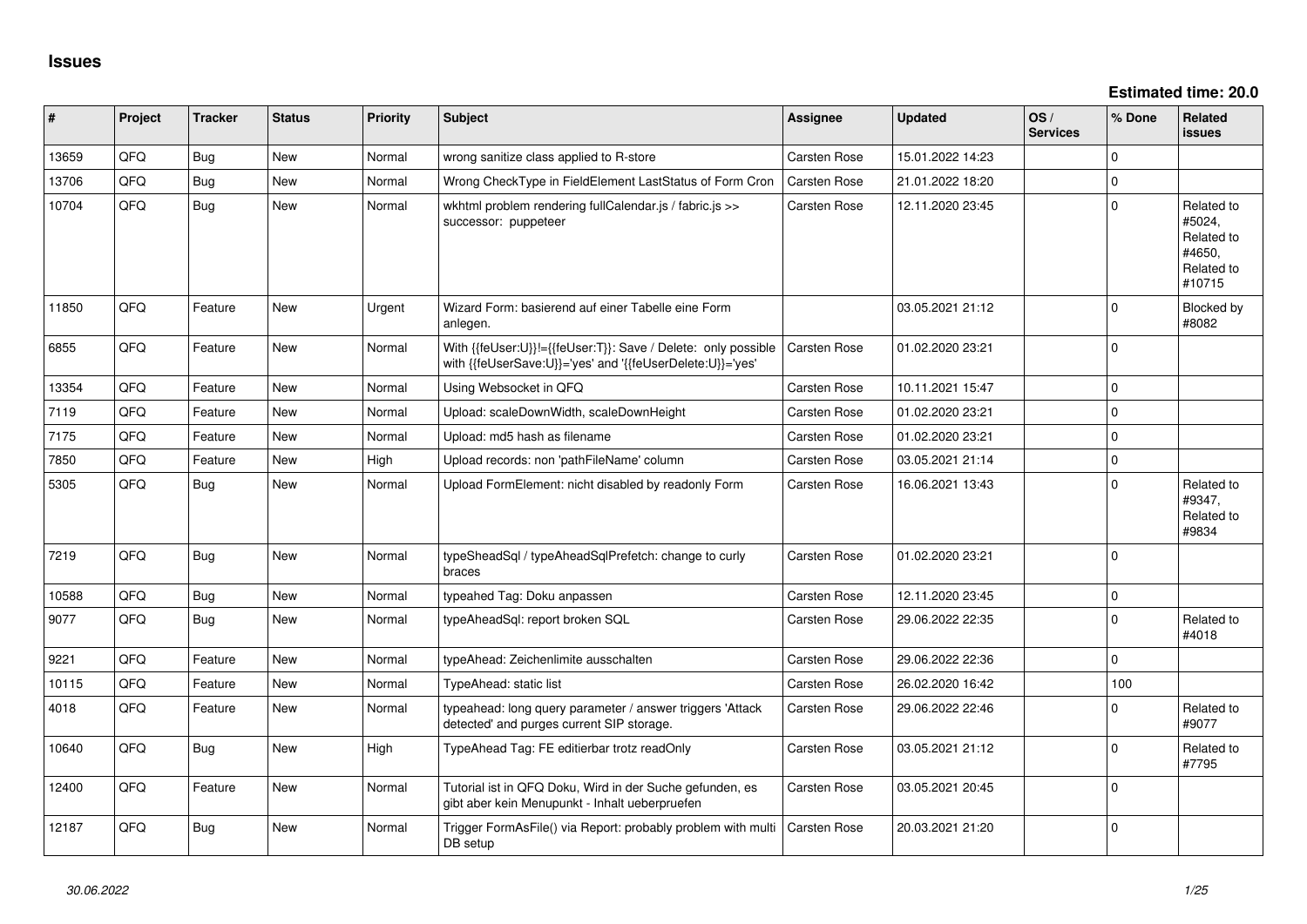| #     | Project | <b>Tracker</b> | <b>Status</b> | <b>Priority</b> | <b>Subject</b>                                                                                       | Assignee                                               | <b>Updated</b>   | OS/<br><b>Services</b> | % Done      | Related<br><b>issues</b>                    |                      |
|-------|---------|----------------|---------------|-----------------|------------------------------------------------------------------------------------------------------|--------------------------------------------------------|------------------|------------------------|-------------|---------------------------------------------|----------------------|
| 12664 | QFQ     | Feature        | <b>New</b>    | Normal          | TinyMCE: report/remove malicous HTML/JS Code                                                         | Carsten Rose                                           | 19.03.2022 17:47 |                        | $\Omega$    | Related to<br>#14320                        |                      |
| 12632 | QFQ     | Feature        | <b>New</b>    | Normal          | TinyMCE: Prepare CSS classes for images                                                              | Carsten Rose                                           | 04.06.2021 14:35 |                        | 100         | Blocked by<br>#12186                        |                      |
| 7239  | QFQ     | Feature        | <b>New</b>    | Normal          | TinyMCE: html tag whitelist                                                                          | Carsten Rose                                           | 01.02.2020 23:21 |                        | $\mathbf 0$ | Related to<br>#14320                        |                      |
| 12186 | QFQ     | Feature        | <b>New</b>    | High            | TinyMCE Config für Objekte                                                                           | Carsten Rose                                           | 07.12.2021 17:19 |                        | $\mathbf 0$ | <b>Blocks</b><br>#12632                     |                      |
| 10345 | QFQ     | Feature        | <b>New</b>    | Normal          | Templates - Patterns QFQ Style                                                                       |                                                        | 03.05.2021 21:01 |                        | 0           | Related to<br>#10713                        |                      |
| 7521  | QFQ     | Feature        | New           | Normal          | TemplateGroup: fe.type=upload                                                                        | Carsten Rose                                           | 01.02.2020 23:21 |                        | $\mathbf 0$ | Related to<br>#9706                         |                      |
| 12702 | QFQ     | Bug            | <b>New</b>    | High            | templateGroup: broken in multiDb Setup                                                               | Carsten Rose                                           | 14.12.2021 16:02 |                        | $\pmb{0}$   |                                             |                      |
| 12045 | QFQ     | Bug            | <b>New</b>    | Normal          | templateGroup afterSave FE: Aufruf ohne<br>salHonorFormElements funktioniert nicht                   | Carsten Rose                                           | 18.02.2021 16:33 |                        | $\Omega$    |                                             |                      |
| 12716 | QFQ     | Bug            | <b>New</b>    | Normal          | template group: Pattern only applied to first instance                                               | Carsten Rose                                           | 19.03.2022 17:47 |                        | $\mathbf 0$ |                                             |                      |
| 10506 | QFQ     | Bug            | New           | High            | Template Group broken on MultiDB instance                                                            | Carsten Rose                                           | 03.05.2021 21:12 |                        | $\pmb{0}$   | Related to<br>#10505                        |                      |
| 12679 | QFQ     | Feature        | <b>New</b>    | Normal          | tablesorter: custom column width                                                                     | Carsten Rose                                           | 16.06.2021 11:10 |                        | $\pmb{0}$   |                                             |                      |
| 11892 | QFQ     | Feature        | <b>New</b>    | Normal          | tablesorter: columns with links are hard to order - new<br>qualifier 'Y: <ord>'</ord>                | Enis Nuredini                                          | 23.03.2022 09:22 |                        | $\mathbf 0$ |                                             |                      |
| 14304 | QFQ     | <b>Bug</b>     | <b>New</b>    | Normal          | table sorter view safer does not work                                                                | Carsten Rose                                           | 10.06.2022 11:49 |                        | $\pmb{0}$   |                                             |                      |
| 10114 | QFQ     | Feature        | <b>New</b>    | High            | Symbol (Link): 'G:' (Glyphicon) replaced by 'i:' (icon)                                              |                                                        | 07.12.2021 17:19 |                        | $\mathbf 0$ | Related to<br>#3797,<br>Related to<br>#4194 |                      |
| 12520 | QFQ     | <b>Bug</b>     | <b>New</b>    | Normal          | Switch FE User: still active even FE User session expired                                            | Carsten Rose                                           | 19.03.2022 17:48 |                        | $\mathbf 0$ |                                             |                      |
| 12477 | QFQ     | Feature        | New           | Normal          | Support for refactoring: Form, FormElement, diverse<br>Tabellen/Spalten, tt-content Records          | Carsten Rose                                           | 03.05.2021 20:45 |                        | $\mathbf 0$ |                                             |                      |
| 7574  | QFQ     | <b>Bug</b>     | <b>New</b>    | Normal          | Substitute error: form element not reported / dont parse<br>Form.note                                | Carsten Rose                                           | 01.02.2020 23:21 |                        | $\mathbf 0$ |                                             |                      |
| 12135 | QFQ     | Feature        | <b>New</b>    | Normal          | Subrecord: Notiz                                                                                     |                                                        | 24.04.2021 16:58 |                        | $\pmb{0}$   |                                             |                      |
| 11955 | QFQ     | Feature        | New           | Normal          | subrecord: new title option to set <th> attributes - e.g. to<br/>customize tablesorter options.</th> | attributes - e.g. to<br>customize tablesorter options. | Carsten Rose     | 03.05.2021 20:47       |             | $\mathbf 0$                                 | Related to<br>#11775 |
| 8187  | QFQ     | Feature        | New           | Normal          | Subrecord: enable/hide new button - make new/edit/delete<br>customizeable.                           | Carsten Rose                                           | 06.03.2021 18:44 |                        | $\Omega$    | Related to<br>#11326                        |                      |
| 3432  | QFQ     | Feature        | <b>New</b>    | Normal          | subrecord: dynamicUpdate                                                                             | Carsten Rose                                           | 11.06.2020 21:10 |                        | 0           | Related to<br>#5691                         |                      |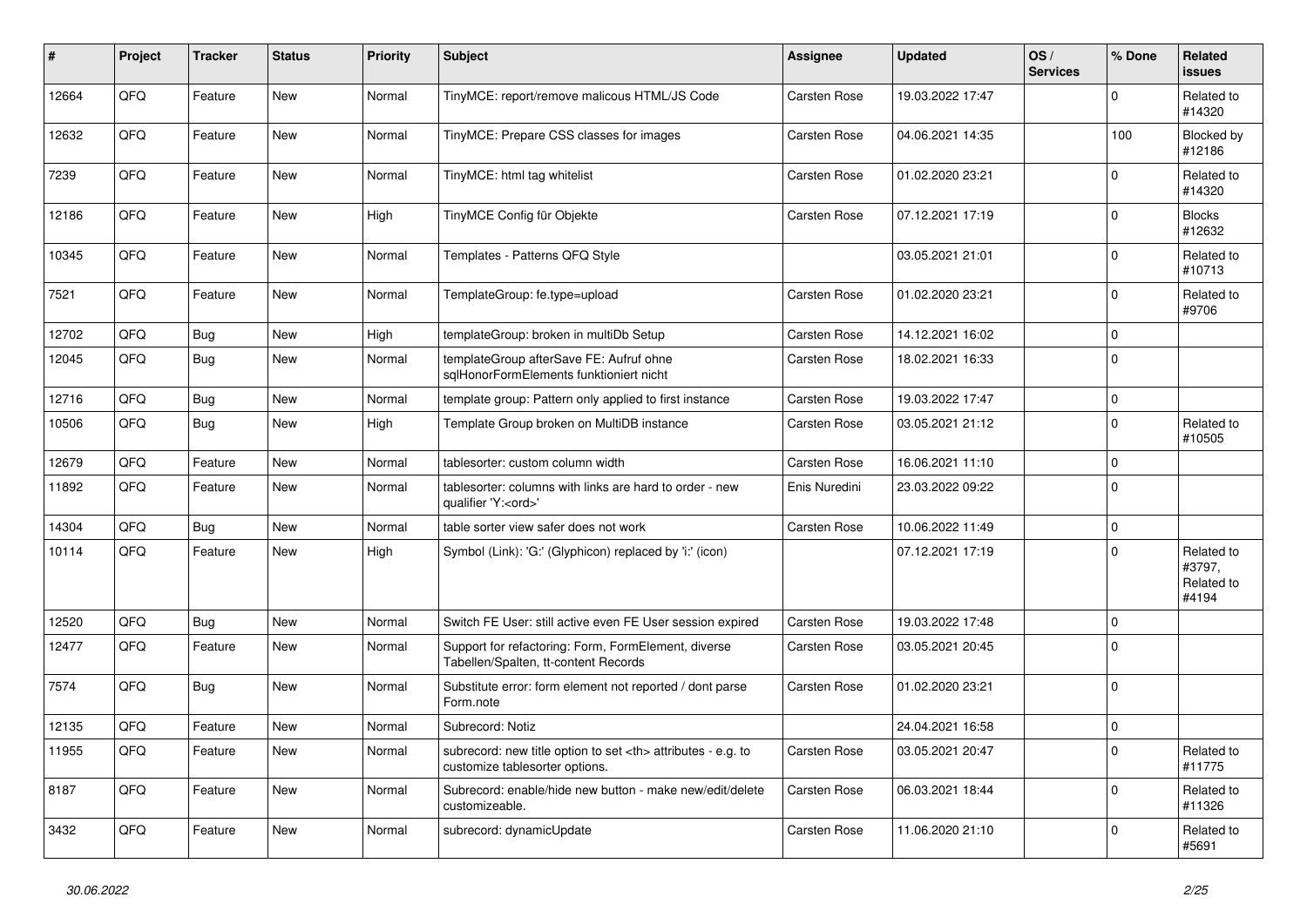| $\vert$ # | Project | <b>Tracker</b> | <b>Status</b> | <b>Priority</b> | <b>Subject</b>                                                                                     | <b>Assignee</b> | <b>Updated</b>   | OS/<br><b>Services</b> | % Done   | Related<br><b>issues</b>                      |
|-----------|---------|----------------|---------------|-----------------|----------------------------------------------------------------------------------------------------|-----------------|------------------|------------------------|----------|-----------------------------------------------|
| 11775     | QFQ     | Feature        | <b>New</b>    | Normal          | Subrecord Tooltip pro Feld                                                                         | Carsten Rose    | 18.12.2020 15:22 |                        | $\Omega$ | Related to<br>#11955                          |
| 12413     | QFQ     | Feature        | New           | Normal          | STORE_TYPO3: enhance for {{be_users.email:T}},<br>{{fe users.email:T}}                             | Carsten Rose    | 03.05.2021 20:45 |                        | 0        | Related to<br>#12412,<br>Related to<br>#10012 |
| 10081     | QFQ     | Bug            | New           | High            | Stale record lock after 'forbidden' character                                                      | Carsten Rose    | 03.05.2021 21:12 |                        | 0        | Related to<br>#10082,<br>Related to<br>#9789  |
| 9129      | QFQ     | Feature        | New           | Normal          | sqlValidate: Message as notification, not as error                                                 | Carsten Rose    | 01.02.2020 23:22 |                        | 0        | Related to<br>#9128                           |
| 4050      | QFQ     | Feature        | New           | Normal          | sql.log: 1) FormElement ID which causes a specific action,<br>2) Result in the same row.           | Carsten Rose    | 15.04.2020 11:35 |                        | 0        | Related to<br>#5458                           |
| 12545     | QFQ     | Bug            | New           | Urgent          | sql.log not created / updated                                                                      | Carsten Rose    | 14.12.2021 16:02 |                        | 0        |                                               |
| 8806      | QFQ     | Feature        | New           | Normal          | <b>SQL Function nl2br</b>                                                                          | Carsten Rose    | 01.02.2020 23:22 |                        | 0        |                                               |
| 7683      | QFQ     | Feature        | New           | Normal          | Special column names in '{{ SELECT  AS _link }}' should<br>be detected                             | Carsten Rose    | 01.02.2020 23:21 |                        | 0        |                                               |
| 12512     | QFQ     | Bug            | New           | Normal          | Some MySQL Installation can't use 'stored procedures'                                              | Carsten Rose    | 19.03.2022 17:48 |                        | 0        |                                               |
| 12532     | QFQ     | Feature        | New           | High            | SIP-Parameter bei Seitenaufruf in Browser-Console<br>anzeigen                                      | Carsten Rose    | 07.12.2021 17:19 |                        | 0        | Related to<br>#11893,<br>Related to<br>#14187 |
| 9707      | QFQ     | Feature        | New           | Normal          | SIP security: encode pageld and check pageld on decode                                             | Carsten Rose    | 01.02.2020 23:22 |                        | 0        |                                               |
| 7014      | QFQ     | <b>Bug</b>     | New           | Normal          | Sending invalid emails succeeds when<br>debug.redirectAllMailTo is set                             | Carsten Rose    | 01.02.2020 23:21 |                        | 0        |                                               |
| 11080     | QFQ     | Feature        | New           | Normal          | Send MQTT messages                                                                                 | Carsten Rose    | 29.08.2020 19:49 |                        | 0        |                                               |
| 14227     | QFQ     | Feature        | New           | Normal          | Selenium Konkurrenz: cypress.io                                                                    | Enis Nuredini   | 28.05.2022 11:02 |                        | 0        |                                               |
| 7519      | QFQ     | Feature        | <b>New</b>    | Normal          | Select: Multi                                                                                      | Carsten Rose    | 01.02.2020 23:22 |                        | 0        |                                               |
| 3727      | QFQ     | Feature        | New           | High            | Security: Session Hijacking erschweren                                                             | Carsten Rose    | 03.05.2021 21:14 |                        | 0        |                                               |
| 12974     | QFQ     | <b>Bug</b>     | New           | High            | Sanitize Queries in Action-Elements                                                                | Carsten Rose    | 07.12.2021 17:19 |                        | 0        |                                               |
| 14028     | QFQ     | Feature        | New           | Normal          | Required notification: visual nicer                                                                | Enis Nuredini   | 28.05.2022 11:01 |                        | 0        |                                               |
| 9855      | QFG     | <b>Bug</b>     | New           | Normal          | <b>Required Check</b>                                                                              |                 | 01.02.2020 15:56 |                        | 0        |                                               |
| 5345      | QFQ     | Feature        | New           | Normal          | Report: UPDATE / INSERT / DELETE statements should<br>trigger subqueries, depending on the result. | Carsten Rose    | 27.05.2020 16:11 |                        | $\Omega$ |                                               |
| 9811      | QFQ     | Feature        | New           | Normal          | Report: tag every n'th row                                                                         | Carsten Rose    | 01.02.2020 23:22 |                        | 0        |                                               |
| 11534     | QFQ     | Feature        | New           | Normal          | Report: Action on selected rows - Table batchprocessing<br>feature                                 |                 | 18.11.2020 08:15 |                        | 0        |                                               |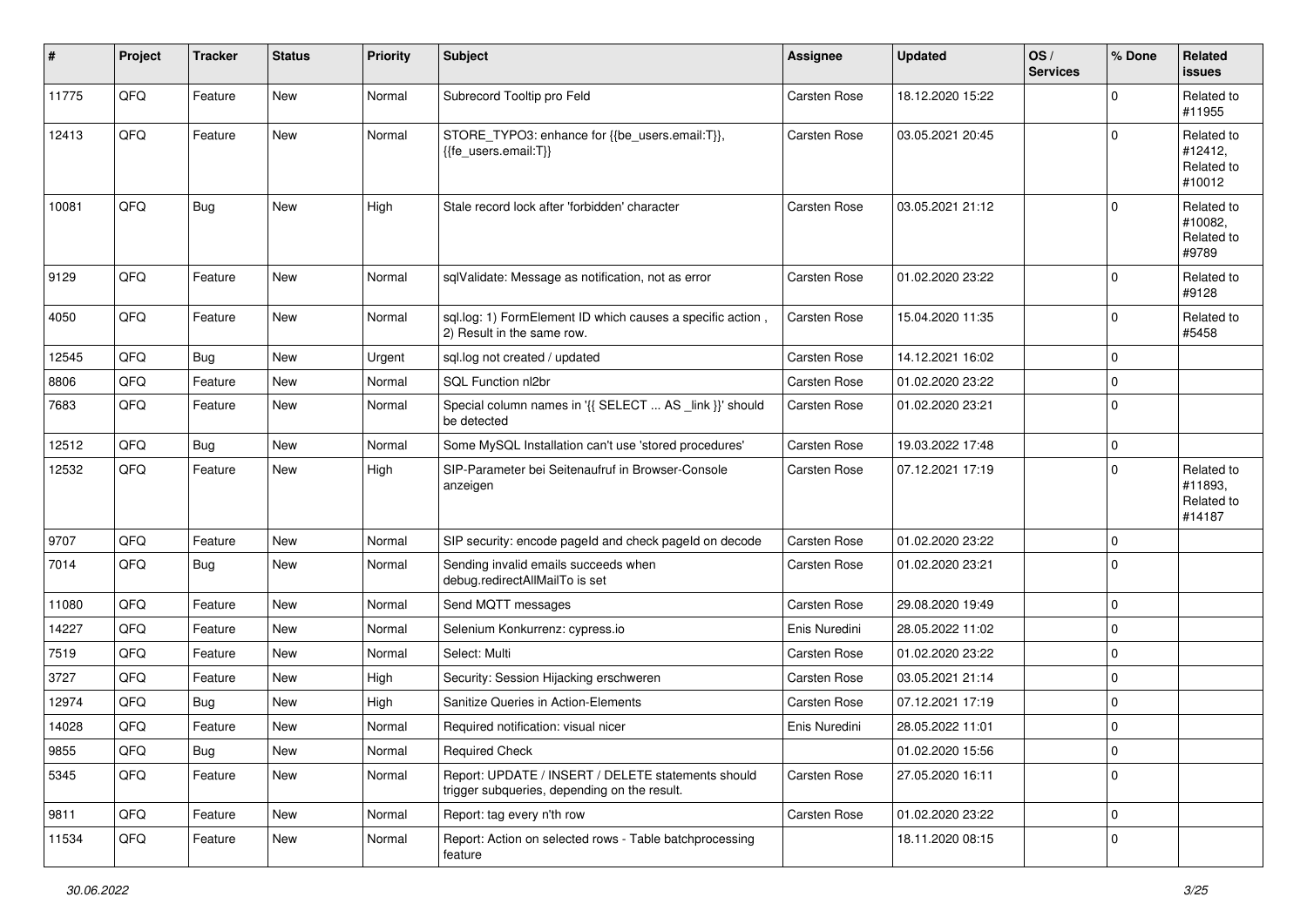| ∥ #   | Project | <b>Tracker</b> | <b>Status</b> | <b>Priority</b> | <b>Subject</b>                                                                                                                        | <b>Assignee</b> | <b>Updated</b>   | OS/<br><b>Services</b> | % Done       | Related<br>issues                                                      |
|-------|---------|----------------|---------------|-----------------|---------------------------------------------------------------------------------------------------------------------------------------|-----------------|------------------|------------------------|--------------|------------------------------------------------------------------------|
| 10463 | QFQ     | Feature        | <b>New</b>    | Normal          | Report_link: expliztes setzen von HTML Tags (Bedarf fuer<br>'data-selenium' & 'id')                                                   | Enis Nuredini   | 23.03.2022 09:23 |                        | $\Omega$     | Related to<br>#7648                                                    |
| 6723  | QFQ     | Feature        | <b>New</b>    | Normal          | Report QFQ Installation and Version                                                                                                   | Carsten Rose    | 12.06.2021 09:07 |                        | $\mathbf 0$  |                                                                        |
| 7261  | QFQ     | Bug            | New           | Normal          | Report pathFilename for user without path, only the filename                                                                          | Carsten Rose    | 01.02.2020 23:21 |                        | $\mathbf 0$  |                                                                        |
| 9983  | QFQ     | Feature        | New           | Normal          | Report Notation: new keyword 'range'                                                                                                  | Carsten Rose    | 01.02.2020 15:55 |                        | $\pmb{0}$    |                                                                        |
| 8975  | QFQ     | Feature        | <b>New</b>    | Normal          | Report Notation: 2.0                                                                                                                  | Carsten Rose    | 01.02.2020 23:22 |                        | $\mathbf 0$  | Related to<br>#8963                                                    |
| 13700 | QFQ     | Feature        | <b>New</b>    | Normal          | Redesign gfg.io Seite                                                                                                                 | Carsten Rose    | 19.03.2022 17:43 |                        | $\Omega$     |                                                                        |
| 7099  | QFQ     | Feature        | <b>New</b>    | Normal          | Redesign FormEditor                                                                                                                   | Carsten Rose    | 01.02.2020 23:21 |                        | $\mathbf 0$  |                                                                        |
| 7480  | QFQ     | Feature        | <b>New</b>    | Normal          | Record History (Undo / Redo)                                                                                                          | Carsten Rose    | 11.12.2019 16:16 |                        | $\mathbf{0}$ | Related to<br>#2361                                                    |
| 7280  | QFQ     | Feature        | <b>New</b>    | Normal          | recently used table                                                                                                                   | Carsten Rose    | 01.02.2020 23:21 |                        | $\mathbf 0$  |                                                                        |
| 7795  | QFQ     | <b>Bug</b>     | <b>New</b>    | Normal          | Readonly Form: Typeahead-Felder                                                                                                       | Carsten Rose    | 01.02.2020 23:22 |                        | $\mathbf 0$  | Related to<br>#10640                                                   |
| 7513  | QFQ     | <b>Bug</b>     | New           | Normal          | Radios not correct aligned                                                                                                            | Carsten Rose    | 01.02.2020 23:22 |                        | $\Omega$     |                                                                        |
| 10766 | QFQ     | <b>Bug</b>     | <b>New</b>    | High            | Radiobutton / parameter.buttonClass=btn-default: dynamic<br>update                                                                    |                 | 03.05.2021 21:12 |                        | $\mathbf 0$  | Related to<br>#11237                                                   |
| 11237 | QFQ     | Bug            | <b>New</b>    | High            | Radiobutton / parameter.buttonClass= btn-default - kein dirty<br>Trigger                                                              | Benjamin Baer   | 03.05.2021 21:12 |                        | $\mathbf 0$  | Related to<br>#10766                                                   |
| 11239 | QFQ     | Bug            | <b>New</b>    | Normal          | Radiobutton (plain): horizontales Rendern abhängig vom<br>Datentyp in der Datenbank                                                   | Carsten Rose    | 30.09.2020 18:37 |                        | $\mathbf 0$  |                                                                        |
| 7924  | QFQ     | Feature        | <b>New</b>    | Normal          | Radio/Checkbox with Tooltip                                                                                                           | Carsten Rose    | 01.02.2020 23:22 |                        | 0            |                                                                        |
| 6483  | QFQ     | <b>Bug</b>     | <b>New</b>    | Normal          | R Store funktioniert nicht bei 'Report Notation' im FE                                                                                | Carsten Rose    | 01.02.2020 23:21 |                        | $\mathbf 0$  |                                                                        |
| 7520  | QFQ     | Feature        | <b>New</b>    | Normal          | QR Code:  AS _qr ( AS _link)                                                                                                          | Carsten Rose    | 01.02.2020 23:22 |                        | $\mathbf{0}$ |                                                                        |
| 13757 | QFQ     | Feature        | <b>New</b>    | High            | QR / Bar-Code Plugin                                                                                                                  | Enis Nuredini   | 19.03.2022 17:43 |                        | $\mathbf 0$  |                                                                        |
| 14187 | QFQ     | Feature        | <b>New</b>    | High            | gfg.log: show current URL                                                                                                             | Carsten Rose    | 28.05.2022 11:02 |                        | $\Omega$     | Related to<br>#13933,<br>Related to<br>#12532,<br>Related to<br>#11893 |
| 13528 | QFQ     | Bug            | <b>New</b>    | Normal          | qfq.io > releases: es wird kein neues Release angelegt                                                                                | Benjamin Baer   | 19.03.2022 17:46 |                        | $\Omega$     |                                                                        |
| 9927  | QFQ     | Feature        | <b>New</b>    | Normal          | QFQ Update: a) Update nur machen wenn BE User<br>eingeloggt ist., b) Bei Fehler genaue Meldung welcher<br>Updateschritt Probleme hat. | Carsten Rose    | 22.01.2020 12:59 |                        | $\mathbf 0$  |                                                                        |
| 7524  | QFQ     | Bug            | <b>New</b>    | Normal          | QFQ throws a 'General Error' if 'fileadmin/protected/log/' is<br>not writeable                                                        | Carsten Rose    | 01.02.2020 23:22 |                        | $\mathbf 0$  |                                                                        |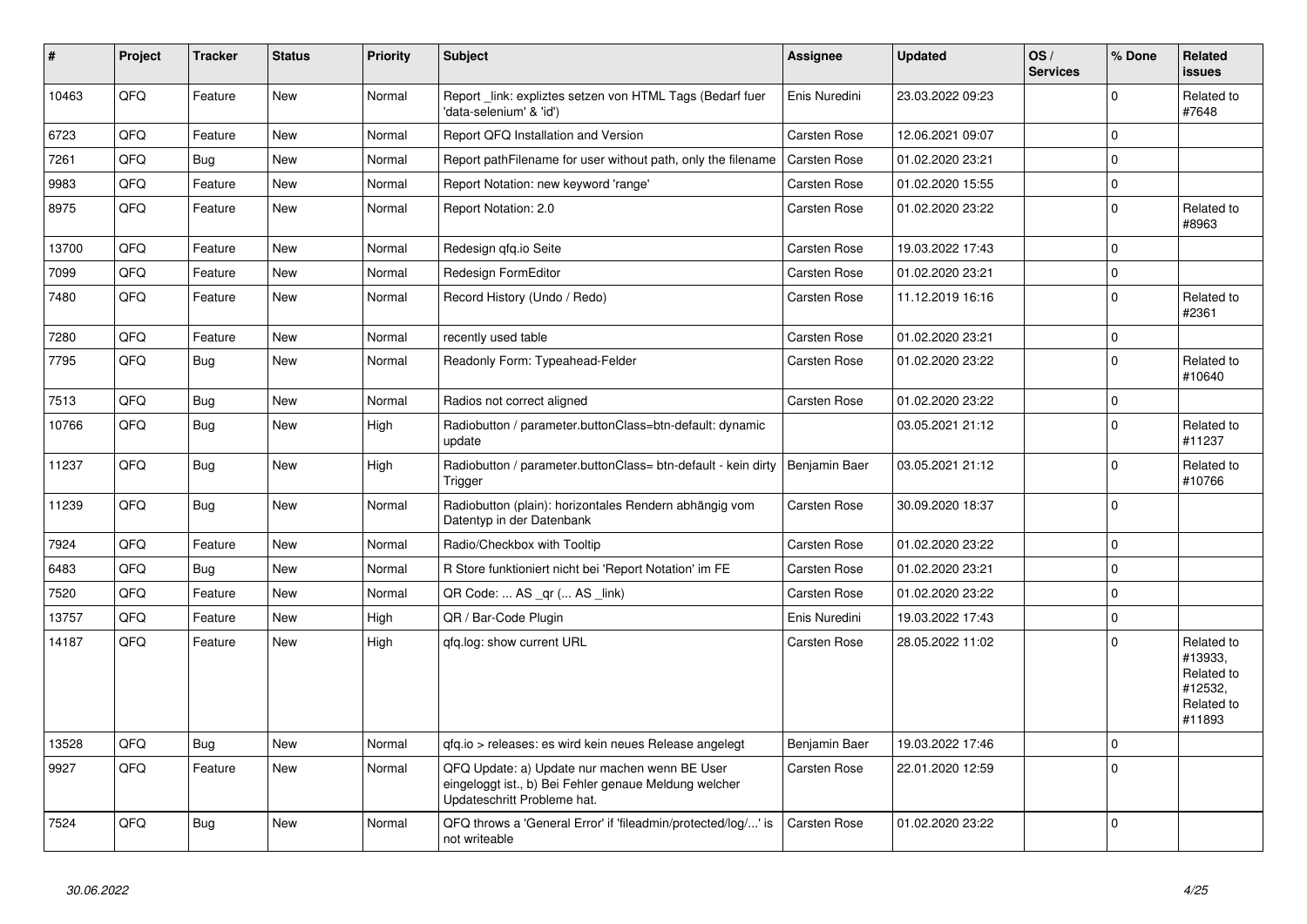| #     | Project | <b>Tracker</b> | <b>Status</b> | <b>Priority</b> | Subject                                                                                               | <b>Assignee</b>        | <b>Updated</b>   | OS/<br><b>Services</b> | % Done      | Related<br>issues                           |
|-------|---------|----------------|---------------|-----------------|-------------------------------------------------------------------------------------------------------|------------------------|------------------|------------------------|-------------|---------------------------------------------|
| 13609 | QFQ     | Feature        | New           | Normal          | QFQ Introduction: Seite aufloesen                                                                     | Philipp<br>Gröbelbauer | 28.05.2022 11:02 |                        | $\mathbf 0$ |                                             |
| 12465 | QFQ     | Feature        | <b>New</b>    | Normal          | QFQ Function: use in FE to fill StoreRecord                                                           | Carsten Rose           | 05.05.2021 21:58 |                        | 0           |                                             |
| 13592 | QFQ     | Bug            | New           | Normal          | QFQ Build Queue: das vergeben von Tags klappt nicht. Es<br>werden keine Releases gebaut.              | Carsten Rose           | 19.03.2022 17:45 |                        | $\mathbf 0$ |                                             |
| 14376 | QFQ     | Feature        | <b>New</b>    | Normal          | QFQ Bootstrap: if missing, create stored procedures                                                   | Enis Nuredini          | 19.06.2022 16:37 |                        | $\mathbf 0$ |                                             |
| 10658 | QFQ     | Bug            | New           | Normal          | processReadOnly broken                                                                                | Carsten Rose           | 27.05.2020 17:55 |                        | 0           |                                             |
| 4023  | QFQ     | Feature        | New           | Normal          | prepared statements - FE action: salveld, sqllnsert,<br>sqlUpdate, sqlDelete, sqlBefore, sqlAfter     | Carsten Rose           | 11.12.2019 16:15 |                        | $\mathbf 0$ |                                             |
| 10080 | QFQ     | Feature        | New           | Normal          | Popup on 'save' / 'close': configure dialog (answer<br>yes/no/cancle/)                                | Carsten Rose           | 28.03.2021 20:52 |                        | $\mathbf 0$ | Is duplicate<br>of #12262                   |
| 11668 | QFQ     | <b>Bug</b>     | <b>New</b>    | Normal          | Play function.sql - problem with mysql                                                                | Carsten Rose           | 03.05.2021 20:48 |                        | $\mathbf 0$ |                                             |
| 12556 | QFQ     | Feature        | <b>New</b>    | Normal          | Pills Title: colored = static or dynamic on allrequiredgiven                                          | Benjamin Baer          | 19.03.2022 17:49 |                        | $\pmb{0}$   |                                             |
| 8668  | QFQ     | Bug            | New           | High            | Pill disabled: dyamic mode 'hidden' not respected - FE is still<br>required                           | Carsten Rose           | 03.05.2021 21:14 |                        | $\mathbf 0$ |                                             |
| 10819 | QFQ     | Feature        | New           | Normal          | Persistent SIP - second try                                                                           | Carsten Rose           | 29.06.2020 23:02 |                        | 0           | Related to<br>#6261                         |
| 6261  | QFQ     | Feature        | New           | Normal          | Persistent SIP                                                                                        | Carsten Rose           | 12.06.2021 09:07 |                        | $\mathbf 0$ | Related to<br>#10819                        |
| 5715  | QFQ     | Feature        | New           | High            | PDF Caching                                                                                           | Carsten Rose           | 03.05.2021 21:14 |                        | $\mathbf 0$ | Related to<br>#5851,<br>Related to<br>#6357 |
| 10384 | QFQ     | Feature        | New           | Normal          | Parameter Exchange QFQ Instances                                                                      |                        | 07.05.2020 09:38 |                        | $\mathbf 0$ |                                             |
| 7681  | QFQ     | Feature        | <b>New</b>    | Normal          | Optional switch off 'check for modified record'                                                       | Carsten Rose           | 01.02.2020 23:21 |                        | $\mathbf 0$ |                                             |
| 7650  | QFQ     | Bug            | <b>New</b>    | High            | Optional do not show 'required' sign on FormElement                                                   | Carsten Rose           | 03.05.2021 21:14 |                        | $\mathbf 0$ |                                             |
| 7685  | QFQ     | Bug            | New           | Normal          | Open FormElement from QFQ error message and save<br>modified record: error about missing {{formId:F}} | Carsten Rose           | 01.02.2020 23:22 |                        | $\mathbf 0$ |                                             |
| 14090 | QFQ     | Feature        | New           | Normal          | Nützliche _script funktionen                                                                          | Carsten Rose           | 28.05.2022 11:03 |                        | 0           |                                             |
| 12133 | QFQ     | <b>Bug</b>     | <b>New</b>    | Normal          | NPM, phpSpreadSheet aktualisieren                                                                     | Carsten Rose           | 15.03.2021 09:04 |                        | $\mathbf 0$ |                                             |
| 5782  | QFQ     | Feature        | <b>New</b>    | Normal          | NextCloud API                                                                                         | Carsten Rose           | 01.02.2020 10:02 |                        | $\mathbf 0$ |                                             |
| 6437  | QFQ     | Feature        | New           | Normal          | Neuer Mode Button bei FormElementen                                                                   | Carsten Rose           | 01.02.2020 23:21 |                        | $\mathbf 0$ | Related to<br>#9668,<br>Blocked by<br>#9678 |
| 12023 | QFQ     | Feature        | New           | Normal          | MySQL Stored Precdure: QDECODESPECIALCHAR()                                                           | Carsten Rose           | 16.02.2021 11:16 |                        | $\mathbf 0$ | Related to<br>#12022                        |
| 11667 | QFQ     | Bug            | New           | Normal          | MySQL mariadb-server-10.3: Incorrect datetime value                                                   | Carsten Rose           | 03.05.2021 20:48 |                        | $\pmb{0}$   |                                             |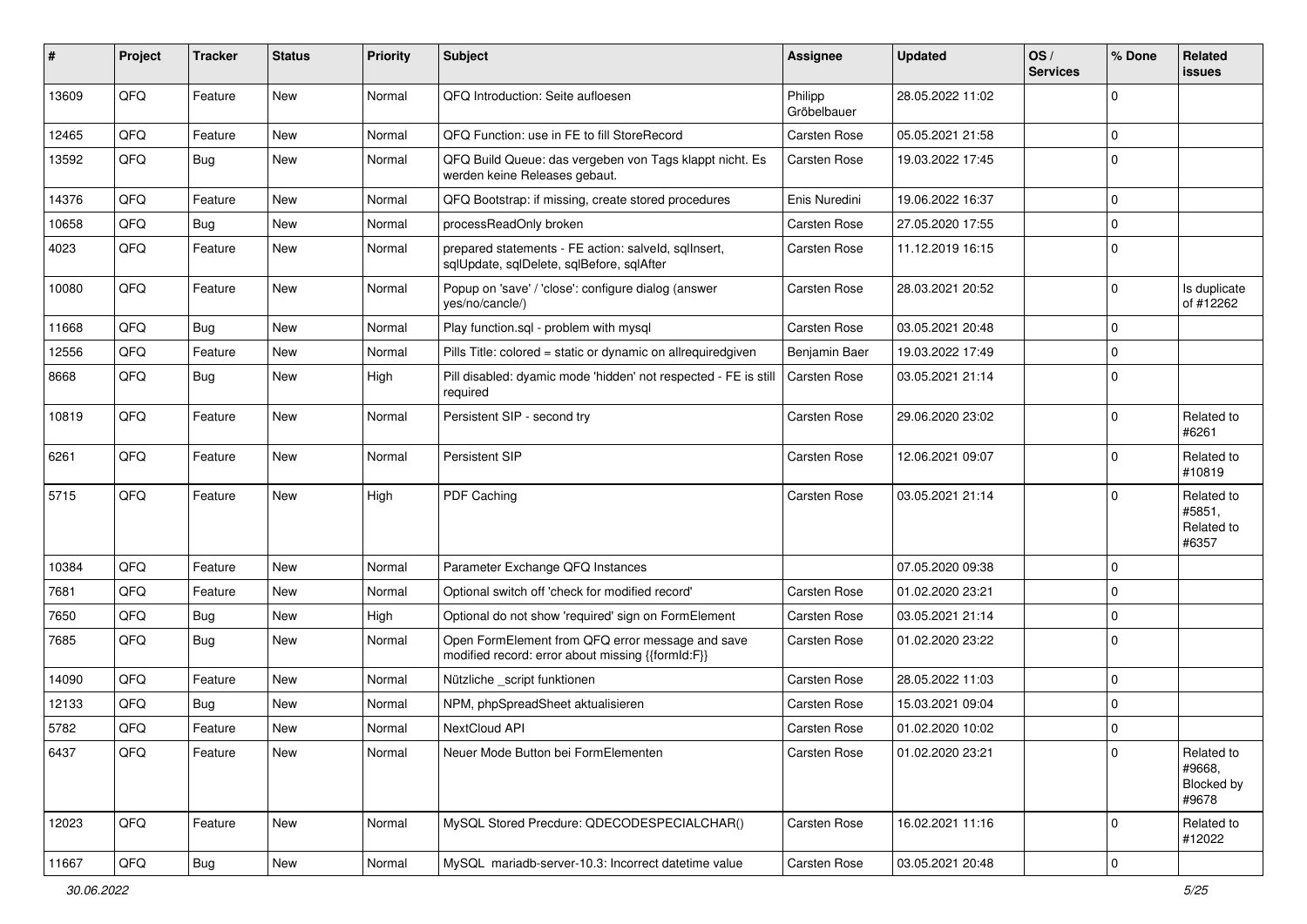| #     | <b>Project</b> | <b>Tracker</b> | <b>Status</b> | <b>Priority</b> | <b>Subject</b>                                                                           | <b>Assignee</b> | <b>Updated</b>   | OS/<br><b>Services</b> | % Done         | Related<br>issues                                                     |
|-------|----------------|----------------|---------------|-----------------|------------------------------------------------------------------------------------------|-----------------|------------------|------------------------|----------------|-----------------------------------------------------------------------|
| 11695 | QFQ            | Bug            | New           | Normal          | MultiForm required FE Error                                                              | Carsten Rose    | 04.12.2020 13:34 |                        | 0              |                                                                       |
| 10714 | QFQ            | Feature        | <b>New</b>    | Normal          | multi Table Form                                                                         | Carsten Rose    | 16.03.2021 18:44 |                        | $\Omega$       |                                                                       |
| 11516 | QFQ            | Feature        | <b>New</b>    | Normal          | Multi Page Form (Previous/Next Buttons)                                                  | Carsten Rose    | 16.03.2021 17:52 |                        | 0              |                                                                       |
| 13332 | QFQ            | <b>Bug</b>     | New           | Normal          | Multi Form: Required Felder werden visuell nicht markiert.                               | Carsten Rose    | 19.03.2022 17:47 |                        | 0              |                                                                       |
| 13331 | QFQ            | Bug            | <b>New</b>    | Normal          | Multi Form: Clear Icon misplaced                                                         | Carsten Rose    | 19.03.2022 17:47 |                        | 0              |                                                                       |
| 10508 | QFQ            | Bug            | <b>New</b>    | High            | Multi Form broken on Multi DB Instance                                                   | Carsten Rose    | 03.05.2021 21:12 |                        | 0              |                                                                       |
| 9706  | QFQ            | Feature        | <b>New</b>    | Normal          | Multi File Upload (hidden template group)                                                | Carsten Rose    | 01.02.2020 23:22 |                        | $\mathbf 0$    | Related to<br>#7521,<br>Related to<br>#5562,<br>Related to<br>#13330  |
| 5459  | QFQ            | Bug            | <b>New</b>    | High            | Multi DB: spread system tables between 'QFQ' and<br>'Data'-DB                            | Carsten Rose    | 03.05.2021 21:14 |                        | $\Omega$       | Related to<br>#4720                                                   |
| 6765  | QFQ            | Feature        | <b>New</b>    | Normal          | Moeglichkeit via QFQ eigene Logs zu schreiben                                            | Carsten Rose    | 01.02.2020 23:21 |                        | 0              |                                                                       |
| 11523 | QFQ            | Feature        | <b>New</b>    | Normal          | Mit dynamic Update erkennen, ob Upload gemacht wurde                                     | Carsten Rose    | 13.11.2020 15:07 |                        | $\overline{0}$ | Related to<br>#9533                                                   |
| 12039 | QFQ            | Feature        | <b>New</b>    | Normal          | Missing htmlSpecialChar() in pre processing on form submit                               |                 | 18.02.2021 00:09 |                        | 0              | Related to<br>#14320                                                  |
| 10014 | QFQ            | Feature        | <b>New</b>    | Normal          | Manual.rst: describe behaviour and process order of<br>fillStoreVar, slaveId, sqlBefore, | Carsten Rose    | 01.02.2020 22:31 |                        | 0              |                                                                       |
| 9208  | QFQ            | Feature        | <b>New</b>    | Normal          | Manage 'recent' records                                                                  | Carsten Rose    | 01.02.2020 23:22 |                        | $\Omega$       |                                                                       |
| 11747 | QFQ            | Feature        | <b>New</b>    | Normal          | Maintenance Page with Redirect                                                           | Carsten Rose    | 03.05.2021 20:47 |                        | 0              | Related to<br>#11741                                                  |
| 3504  | QFQ            | Feature        | <b>New</b>    | Normal          | Logging: welche Action FEs werden wann wie ausgefuehrt                                   | Carsten Rose    | 01.02.2020 23:21 |                        | $\Omega$       | Related to<br>#5458.<br>Related to<br>#4092                           |
| 2361  | QFQ            | Feature        | New           | Normal          | Logging wer/wann/wo welches Formular aufgerufen hat                                      | Carsten Rose    | 11.12.2019 16:15 |                        | 0              | Related to<br>#4432,<br>Related to<br>#7480                           |
| 9777  | QFQ            | Feature        | <b>New</b>    | Normal          | Logging QFQ Variables                                                                    | Carsten Rose    | 16.12.2019 17:17 |                        | 0              |                                                                       |
| 12490 | QFQ            | Feature        | <b>New</b>    | Normal          | Loading Plugins in QFQ - see what tinymce does. (lazy<br>loading)                        | Benjamin Baer   | 08.06.2022 10:37 |                        | $\Omega$       | Related to<br>#12611,<br>Related to<br>#10013,<br>Related to<br>#7732 |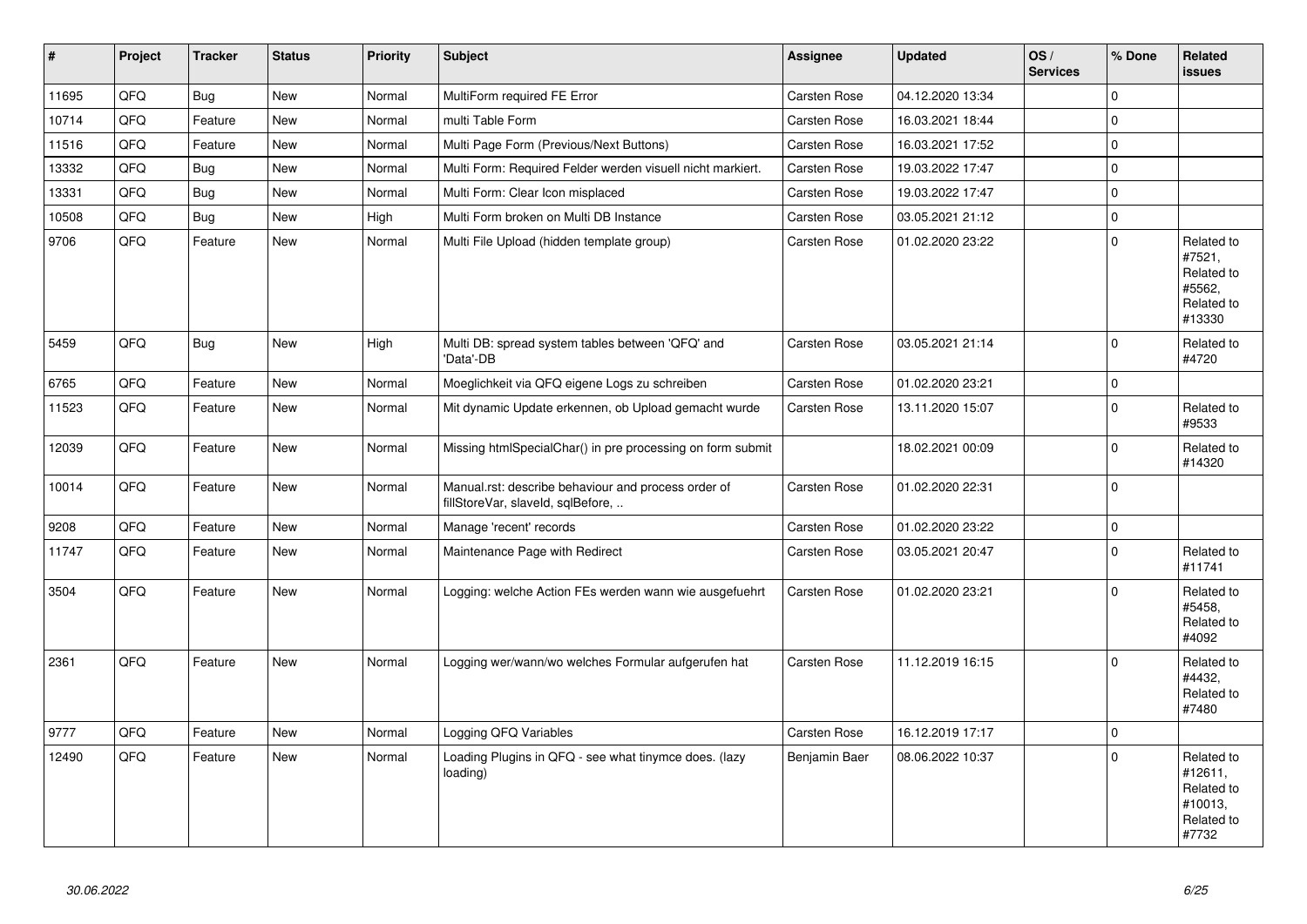| #     | Project | <b>Tracker</b> | <b>Status</b> | <b>Priority</b> | <b>Subject</b>                                                                                                                                      | <b>Assignee</b> | Updated          | OS/<br><b>Services</b> | % Done      | Related<br>issues                            |
|-------|---------|----------------|---------------|-----------------|-----------------------------------------------------------------------------------------------------------------------------------------------------|-----------------|------------------|------------------------|-------------|----------------------------------------------|
| 8702  | QFQ     | Feature        | <b>New</b>    | Normal          | Load Record which is locked: missing user info                                                                                                      | Carsten Rose    | 11.12.2019 16:16 |                        | $\Omega$    | Related to<br>#9789                          |
| 10593 | QFQ     | Feature        | <b>New</b>    | Normal          | label2: text behind input element                                                                                                                   | Carsten Rose    | 16.05.2020 10:57 |                        | $\Omega$    |                                              |
| 14305 | QFQ     | Bug            | <b>New</b>    | Normal          | Inline Report editing does not create history entries                                                                                               | Carsten Rose    | 10.06.2022 11:55 |                        | $\Omega$    |                                              |
| 14091 | QFQ     | Bug            | <b>New</b>    | Normal          | inconsistent template path for twig                                                                                                                 | Carsten Rose    | 19.04.2022 18:36 |                        | $\Omega$    |                                              |
| 12513 | QFQ     | Bug            | <b>New</b>    | High            | Implement server side check of maxlength                                                                                                            | Carsten Rose    | 07.12.2021 17:19 |                        | $\Omega$    |                                              |
| 7660  | QFQ     | Feature        | <b>New</b>    | Normal          | IMAP: import mails to DB, move / delete mails                                                                                                       | Carsten Rose    | 01.02.2020 09:52 |                        | $\Omega$    |                                              |
| 8217  | QFQ     | Feature        | <b>New</b>    | Normal          | if-elseif-else construct                                                                                                                            | Carsten Rose    | 16.03.2021 18:41 |                        | $\Omega$    | Related to<br>#10716                         |
| 12480 | QFQ     | Feature        | <b>New</b>    | Normal          | If QFQ upgrade is running, block further request                                                                                                    | Carsten Rose    | 03.05.2021 20:45 |                        | $\mathbf 0$ |                                              |
| 11702 | QFQ     | Feature        | <b>New</b>    | Normal          | HTML Special Char makes no sense for 'allbut' if '&' is<br>forbidden                                                                                | Carsten Rose    | 07.12.2021 16:35 |                        | $\Omega$    | Related to<br>#5112,<br>Related to<br>#14320 |
| 8891  | QFQ     | <b>Bug</b>     | <b>New</b>    | High            | formSubmitLog: do not log passwords                                                                                                                 | Enis Nuredini   | 25.03.2022 09:06 |                        | $\Omega$    |                                              |
| 6609  | QFQ     | Feature        | New           | Normal          | Formlet: JSON API erweitern                                                                                                                         | Carsten Rose    | 01.02.2020 23:21 |                        | 50          |                                              |
| 6602  | QFQ     | Feature        | <b>New</b>    | Normal          | Formlet: in Report auf Mausklick ein mini-form oeffnen                                                                                              | Carsten Rose    | 11.12.2019 16:16 |                        | $\Omega$    |                                              |
| 10322 | QFQ     | Bug            | <b>New</b>    | Normal          | FormElement / Radio: missing column 'enum' >> FE not<br>reported                                                                                    | Carsten Rose    | 07.05.2020 09:37 |                        | $\Omega$    |                                              |
| 7890  | QFQ     | <b>Bug</b>     | <b>New</b>    | Normal          | FormElement 'required': extraButtonInfo not aligned                                                                                                 | Carsten Rose    | 11.06.2021 21:17 |                        | $\Omega$    | Related to<br>#11517                         |
| 14395 | QFQ     | Support        | <b>New</b>    | Normal          | FormEditor: Virtual table columns                                                                                                                   | Enis Nuredini   | 21.06.2022 16:09 |                        | $\mathbf 0$ |                                              |
| 8083  | QFQ     | Bug            | New           | High            | FormEditor: primary table list does not respect<br>'indexDb={{indexData:Y}}'                                                                        | Carsten Rose    | 03.05.2021 21:14 |                        | $\Omega$    | Has duplicate<br>#6678                       |
| 9537  | QFQ     | Feature        | <b>New</b>    | Normal          | FormEditor: Edit fieldset in FrontEnd                                                                                                               | Carsten Rose    | 01.02.2020 23:22 |                        | $\Omega$    |                                              |
| 12468 | QFQ     | <b>Bug</b>     | <b>New</b>    | Urgent          | Form: update Form.title after save                                                                                                                  | Carsten Rose    | 03.05.2021 21:12 |                        | $\Omega$    |                                              |
| 12156 | QFQ     | Feature        | <b>New</b>    | Normal          | Form: Optional disable 'leave page'                                                                                                                 |                 | 03.05.2021 20:45 |                        | $\Omega$    |                                              |
| 6289  | QFQ     | Feature        | <b>New</b>    | Normal          | Form: Log                                                                                                                                           | Carsten Rose    | 01.02.2020 23:21 |                        | $\Omega$    |                                              |
| 9773  | QFQ     | <b>Bug</b>     | <b>New</b>    | Normal          | form.parameter.formModeGlobal=requiredOff                                                                                                           | Carsten Rose    | 01.02.2020 15:56 |                        | $\Omega$    |                                              |
| 12581 | QFQ     | Bug            | New           | Normal          | Form.forward=close: Record 'new' in new browser tab ><br>save (& close) >> Form is not reloaded with new created<br>record id and stays in mode=new | Carsten Rose    | 19.03.2022 17:48 |                        | $\Omega$    |                                              |
| 14245 | QFQ     | <b>Bug</b>     | New           | Normal          | Form Save Btn bleibt disabled wenn Datumsfeld über<br>Datepicker geändert                                                                           | Enis Nuredini   | 27.05.2022 13:45 |                        | $\Omega$    | Related to<br>#13689                         |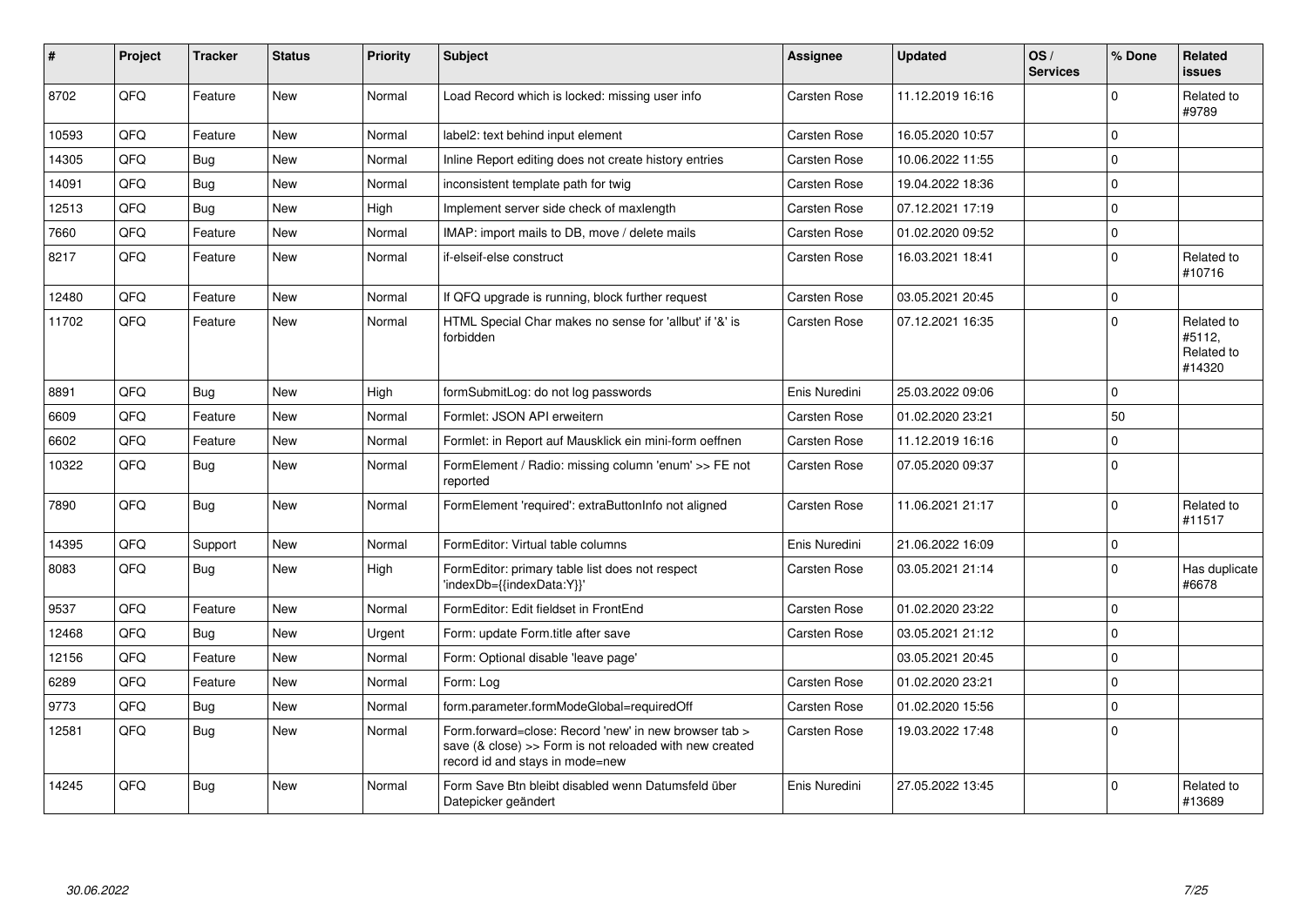| #     | Project | <b>Tracker</b> | <b>Status</b> | <b>Priority</b> | <b>Subject</b>                                                                                         | <b>Assignee</b> | <b>Updated</b>   | OS/<br><b>Services</b> | % Done      | Related<br>issues                            |
|-------|---------|----------------|---------------|-----------------|--------------------------------------------------------------------------------------------------------|-----------------|------------------|------------------------|-------------|----------------------------------------------|
| 14322 | QFQ     | Bug            | New           | Normal          | Form Load: by default no scroll (save & close should be<br>visible)                                    | Enis Nuredini   | 15.06.2022 14:12 |                        | $\mathbf 0$ | Related to<br>#14321,<br>Related to<br>#6232 |
| 4756  | QFQ     | Bug            | <b>New</b>    | Normal          | Form dirty even nothing changes                                                                        | Carsten Rose    | 11.12.2019 16:16 |                        | $\mathbf 0$ |                                              |
| 9602  | QFQ     | Feature        | New           | Normal          | Form definition as JSON                                                                                | Carsten Rose    | 01.02.2020 23:21 |                        | $\mathbf 0$ | Related to<br>#9600                          |
| 11716 | QFQ     | Feature        | New           | Normal          | Form an beliebiger Stelle im Report anzeigen                                                           |                 | 09.12.2020 09:47 |                        | 0           |                                              |
| 10763 | QFQ     | Feature        | New           | Normal          | form accessed and submitted despite logout?                                                            |                 | 16.06.2020 11:43 |                        | $\pmb{0}$   |                                              |
| 8336  | QFQ     | Feature        | New           | Normal          | Form > modified > Close New: a) Optional disable popup, b)<br>custom text, c) mode on save: close stay | Carsten Rose    | 01.02.2020 23:22 |                        | $\mathbf 0$ | Related to<br>#8335                          |
| 13716 | QFQ     | <b>Bug</b>     | New           | High            | Firefox ask to store username/password                                                                 | Enis Nuredini   | 30.05.2022 09:31 |                        | $\mathbf 0$ | Related to<br>#13827                         |
| 6462  | QFQ     | Bug            | New           | Normal          | File Upload: Nutzlose Fehlermeldung wenn Datei zu gross                                                | Carsten Rose    | 01.02.2020 23:21 |                        | $\mathbf 0$ | Related to<br>#6139                          |
| 4413  | QFQ     | Feature        | <b>New</b>    | Normal          | fieldset: show/hidden, modeSql, dynamicUpdate                                                          | Carsten Rose    | 09.02.2022 15:19 |                        | 0           |                                              |
| 10937 | QFQ     | <b>Bug</b>     | <b>New</b>    | Normal          | Fehler mit abhängigen Select- Feldern beim Positionieren                                               | Carsten Rose    | 12.11.2020 23:45 |                        | $\mathbf 0$ |                                              |
| 7920  | QFQ     | Feature        | New           | Normal          | FE: Syntax Highlight, Zeinlenumbruch                                                                   | Carsten Rose    | 01.02.2020 10:03 |                        | $\mathbf 0$ |                                              |
| 7512  | QFQ     | <b>Bug</b>     | <b>New</b>    | Normal          | FE: inputType=number >> 'pattern' is not respected                                                     | Carsten Rose    | 01.02.2020 23:22 |                        | $\mathbf 0$ |                                              |
| 9533  | QFQ     | <b>Bug</b>     | New           | Normal          | FE.type=upload: Check in 'beforeSave' if upload is given                                               | Carsten Rose    | 01.02.2020 23:22 |                        | $\Omega$    | Related to<br>#11523                         |
| 9347  | QFQ     | Bug            | New           | High            | FE.type=upload with dynamic show/hidden: required not<br>detected                                      | Carsten Rose    | 12.06.2021 10:40 |                        | $\mathbf 0$ | Related to<br>#5305,<br>Related to<br>#12398 |
| 12162 | QFQ     | Feature        | New           | Normal          | FE.type=sendmail: personalized mailing (several mails) via<br>template                                 | Carsten Rose    | 03.05.2021 20:45 |                        | $\mathbf 0$ |                                              |
| 10082 | QFQ     | Bug            | New           | Normal          | FE.type=SELECT - 'sanatize' Class                                                                      | Carsten Rose    | 07.05.2020 09:36 |                        | $\mathbf 0$ | Related to<br>#10081                         |
| 7899  | QFQ     | Bug            | New           | High            | Fe.type=password / retype / required: always complain about<br>missing value                           | Carsten Rose    | 03.05.2021 21:14 |                        | $\mathbf 0$ |                                              |
| 9317  | QFQ     | Bug            | New           | Normal          | FE.type=note: with dynamic show/hidden an empty label<br>causes trouble                                | Carsten Rose    | 01.02.2020 23:22 |                        | $\mathbf 0$ |                                              |
| 8049  | QFQ     | Bug            | New           | Normal          | FE.type=note, column 'value': text moves some pixel to top<br>after save                               | Carsten Rose    | 01.02.2020 23:22 |                        | $\mathbf 0$ |                                              |
| 5559  | QFQ     | <b>Bug</b>     | New           | Normal          | FE.type = Upload: 'accept' might contain variables                                                     | Carsten Rose    | 11.05.2020 21:23 |                        | $\pmb{0}$   |                                              |
| 3547  | QFQ     | <b>Bug</b>     | New           | Normal          | FE of type 'note' causes writing of empty fields.                                                      | Carsten Rose    | 01.02.2020 23:21 |                        | 0           |                                              |
| 12040 | QFQ     | Bug            | New           | Normal          | FE Mode 'hidden' für zwei FEs auf einer Zeile                                                          | Carsten Rose    | 18.02.2021 10:13 |                        | $\pmb{0}$   |                                              |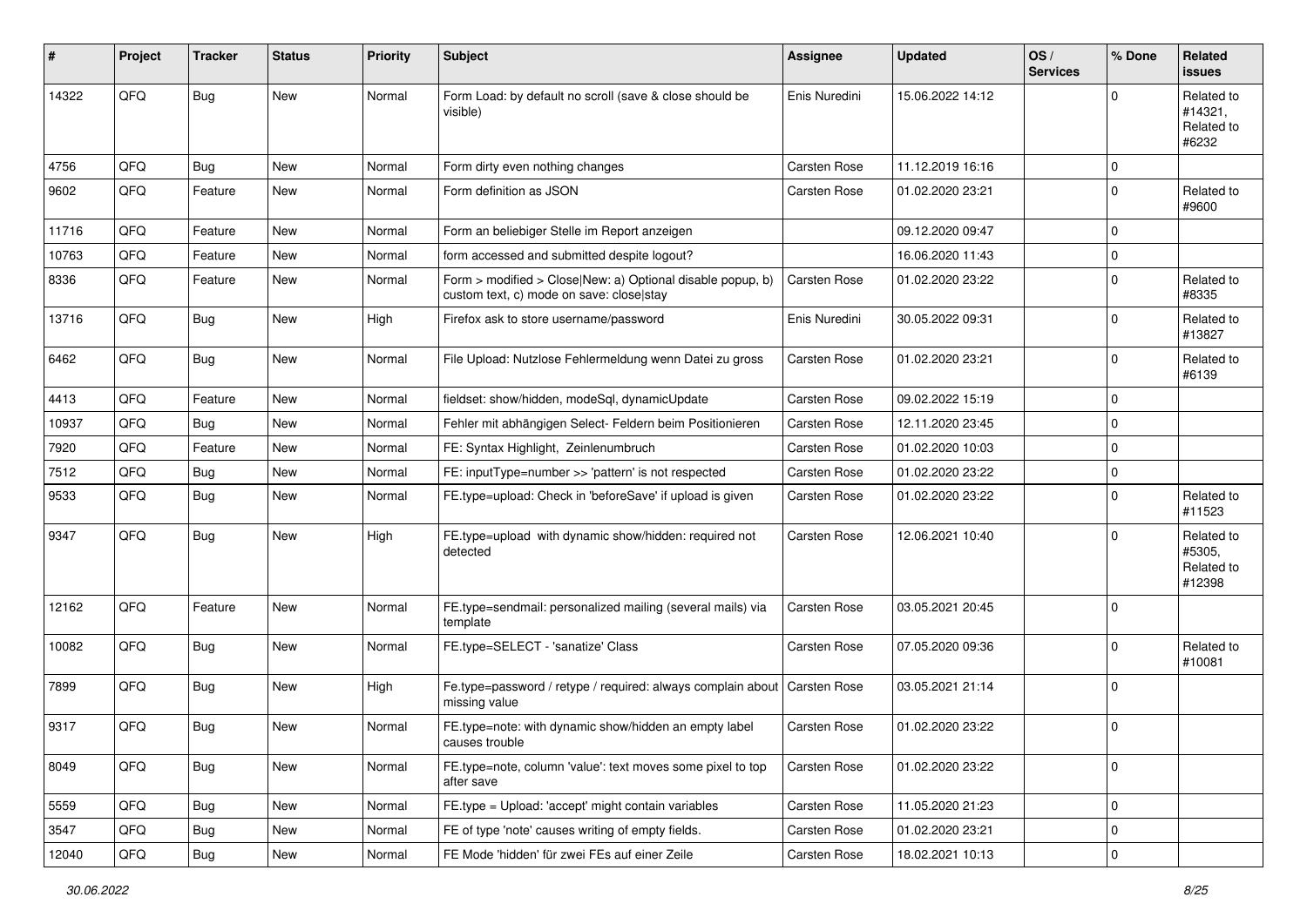| #     | Project | <b>Tracker</b> | <b>Status</b> | <b>Priority</b> | <b>Subject</b>                                                                                                   | <b>Assignee</b> | <b>Updated</b>   | OS/<br><b>Services</b> | % Done      | <b>Related</b><br>issues                         |
|-------|---------|----------------|---------------|-----------------|------------------------------------------------------------------------------------------------------------------|-----------------|------------------|------------------------|-------------|--------------------------------------------------|
| 9531  | QFQ     | <b>Bug</b>     | <b>New</b>    | High            | FE File: Dynamic Update / modeSql / required detected even<br>it not set                                         | Carsten Rose    | 11.06.2021 20:32 |                        | 0           | Related to<br>#12398                             |
| 7812  | QFQ     | Feature        | New           | Normal          | FE 'Subrecord' - new option 'subrecordShowFilter',<br>'subrecordPaging'                                          | Carsten Rose    | 01.02.2020 23:22 |                        | $\mathbf 0$ |                                                  |
| 9352  | QFQ     | Feature        | <b>New</b>    | Normal          | FE 'Native' fire slaveld, sqlAfter, sqlIns                                                                       | Carsten Rose    | 01.02.2020 23:22 |                        | 0           |                                                  |
| 8719  | QFQ     | Feature        | New           | Normal          | extraButtonLock: add support for 0/1                                                                             | Carsten Rose    | 01.02.2020 23:22 |                        | $\mathbf 0$ |                                                  |
| 14185 | QFQ     | Feature        | <b>New</b>    | Normal          | External/Autocron.php - better suitable directory                                                                | Support: System | 28.05.2022 11:03 |                        | 0           |                                                  |
| 6594  | QFQ     | Feature        | <b>New</b>    | Normal          | Excel: on download, check if there is a valid sip                                                                | Carsten Rose    | 01.02.2020 23:21 |                        | 0           |                                                  |
| 12024 | QFQ     | Feature        | <b>New</b>    | Normal          | Excel Export: text columns by default decode<br>htmlspeciachar()                                                 | Carsten Rose    | 17.02.2021 23:55 |                        | $\Omega$    | Related to<br>#12022                             |
| 10976 | QFQ     | Feature        | <b>New</b>    | Normal          | Excel Export Verbesserungen                                                                                      | Carsten Rose    | 06.08.2020 10:56 |                        | 0           |                                                  |
| 10324 | QFQ     | <b>Bug</b>     | New           | Normal          | Excel Export mit Template funktioniert nur, wenn Template<br>vor uid kommt                                       |                 | 30.03.2020 11:20 |                        | $\mathbf 0$ | Related to<br>#10257                             |
| 10874 | QFQ     | Feature        | New           | Normal          | Erstellen eines Foreign Keys in der Tabelle "FormElement"                                                        |                 | 13.07.2020 10:11 |                        | $\pmb{0}$   |                                                  |
| 9128  | QFQ     | Feature        | New           | Normal          | Error Message: not replaced variables- a) replace back to<br>'{{', b) underline                                  | Carsten Rose    | 01.02.2020 23:22 |                        | 0           | Related to<br>#9129                              |
| 9127  | QFQ     | <b>Bug</b>     | New           | Normal          | Error Message: change 'roll over' color - text not readable                                                      | Carsten Rose    | 01.02.2020 23:22 |                        | $\pmb{0}$   |                                                  |
| 6912  | QFQ     | <b>Bug</b>     | <b>New</b>    | Normal          | error Message Var 'deadline' already set in SIP - in Form<br>with FE.value={{deadline:R:::{{deadlinePeriod:Y}}}} | Carsten Rose    | 01.02.2020 23:21 |                        | $\mathbf 0$ |                                                  |
| 7547  | QFQ     | <b>Bug</b>     | New           | Normal          | Error Message in afterSave: wrong parameter column<br>reported                                                   | Carsten Rose    | 01.02.2020 23:22 |                        | $\mathbf 0$ |                                                  |
| 6677  | QFQ     | Bug            | New           | Normal          | Error message FE Action Element: no/wrong FE reference<br>who cause the problem.                                 | Carsten Rose    | 01.02.2020 23:21 |                        | $\mathbf 0$ |                                                  |
| 9013  | QFQ     | Bug            | <b>New</b>    | Normal          | Error in Twig template not handled                                                                               | Carsten Rose    | 20.10.2021 13:43 |                        | 0           |                                                  |
| 12066 | QFQ     | Bug            | New           | High            | enterAsSubmit: Forward wird nicht ausgeführt                                                                     | Enis Nuredini   | 29.05.2022 09:23 |                        | $\pmb{0}$   |                                                  |
| 13689 | QFQ     | <b>Bug</b>     | New           | Normal          | Enter auf Eingabefeld mit ungültigem Wert führt zu blurry<br>Seite                                               | Enis Nuredini   | 28.05.2022 10:53 |                        | $\mathbf 0$ | Related to<br>#14245, Has<br>duplicate<br>#11891 |
| 3864  | QFQ     | Feature        | <b>New</b>    | Normal          | Encrypt / decrypt field                                                                                          | Carsten Rose    | 08.03.2021 18:08 |                        | 0           |                                                  |
| 10759 | QFQ     | Bug            | New           | Normal          | emptyMeansNull - Feld falsch aktualisiert                                                                        |                 | 12.11.2020 23:45 |                        | $\mathbf 0$ |                                                  |
| 12989 | QFQ     | <b>Bug</b>     | New           | Normal          | empty string does not trigger dynamic update                                                                     | Enis Nuredini   | 28.05.2022 11:09 |                        | $\pmb{0}$   |                                                  |
| 9783  | QFQ     | <b>Bug</b>     | New           | Normal          | Email with special characters                                                                                    | Carsten Rose    | 01.02.2020 23:22 |                        | $\pmb{0}$   |                                                  |
| 11460 | QFQ     | Feature        | New           | Normal          | Easier creation of changelog: gitchangelog                                                                       | Carsten Rose    | 12.06.2021 10:20 |                        | $\pmb{0}$   | Related to<br>#13467                             |
| 7109  | QFQ     | Feature        | New           | Normal          | Dynamic Updates: row/element hide                                                                                | Carsten Rose    | 01.02.2020 23:22 |                        | $\pmb{0}$   | Has duplicate<br>#4081                           |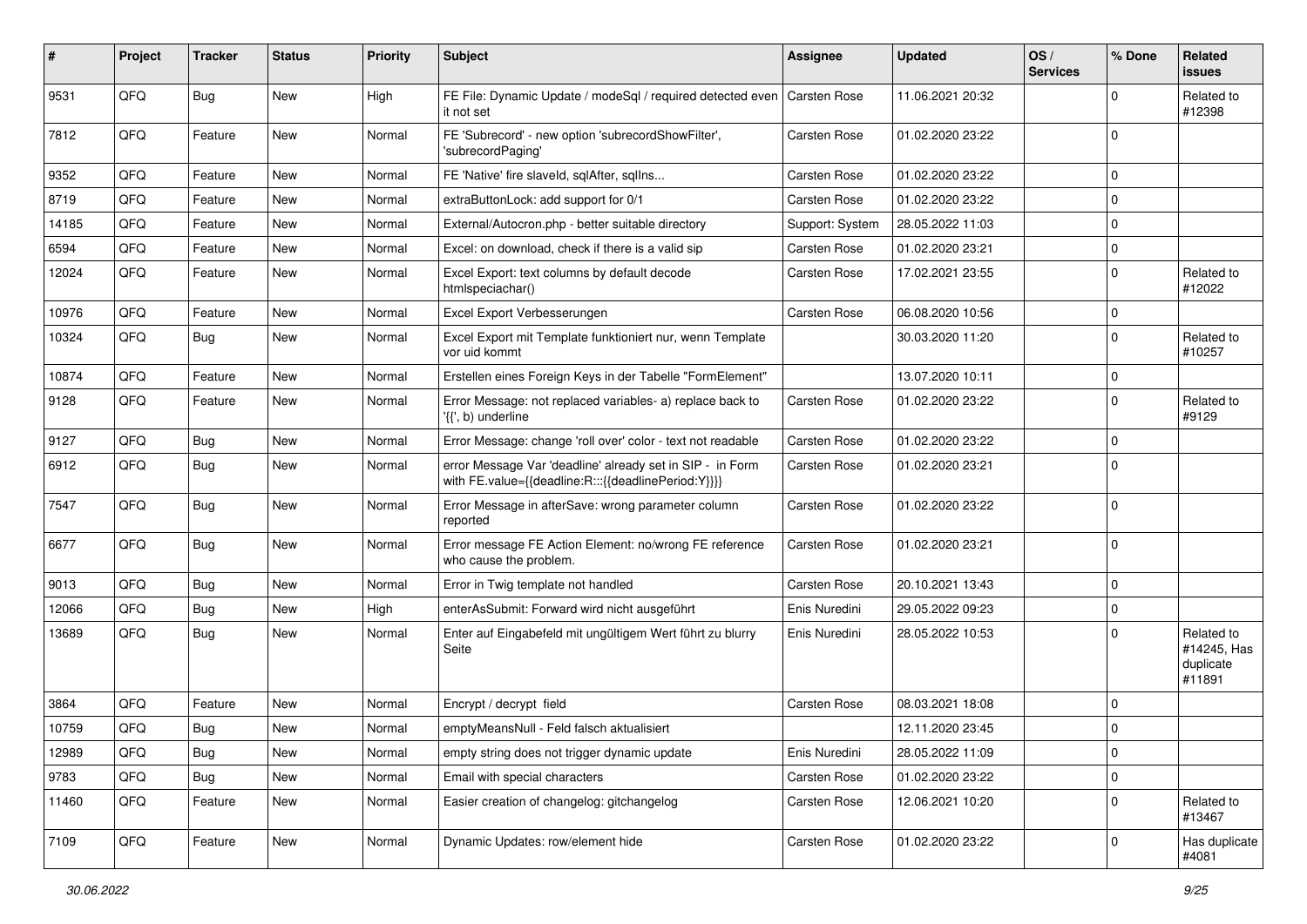| ∦     | Project | <b>Tracker</b> | <b>Status</b> | <b>Priority</b> | Subject                                                                                               | Assignee            | <b>Updated</b>   | OS/<br><b>Services</b> | % Done      | Related<br><b>issues</b> |
|-------|---------|----------------|---------------|-----------------|-------------------------------------------------------------------------------------------------------|---------------------|------------------|------------------------|-------------|--------------------------|
| 7002  | QFQ     | Bug            | New           | Normal          | Dynamic Update: row does not disappear / appear                                                       | Carsten Rose        | 01.02.2020 23:22 |                        | $\mathbf 0$ |                          |
| 11195 | QFQ     | <b>Bug</b>     | <b>New</b>    | Low             | Dynamic Update: Note not updated if new text is empty<br>(v20.4)                                      |                     | 25.09.2020 11:14 |                        | $\Omega$    |                          |
| 4082  | QFQ     | Feature        | New           | Normal          | Dynamic Update: modeSql - useful default                                                              | Carsten Rose        | 01.02.2020 23:22 |                        | $\mathbf 0$ |                          |
| 11504 | QFQ     | Feature        | New           | Normal          | Dynamic Update: Button text update for 'Save',' Close' &<br>'Delete'                                  | Carsten Rose        | 12.11.2020 23:44 |                        | $\Omega$    |                          |
| 12670 | QFQ     | <b>Bug</b>     | New           | High            | Dropdown-Menu classes können nicht mehr angegeben<br>werden                                           | Carsten Rose        | 07.12.2021 17:19 |                        | $\mathbf 0$ |                          |
| 10119 | QFQ     | Feature        | <b>New</b>    | Normal          | Dropdown (selectlist) & TypeAhead: format and catagorize<br>list                                      | Carsten Rose        | 07.05.2020 09:36 |                        | $\mathbf 0$ |                          |
| 12603 | QFQ     | Feature        | <b>New</b>    | Normal          | Dropdown (Select), Radio, checkbox:<br>itemListAlways={{!SELECT key, value}}                          | Carsten Rose        | 19.03.2022 17:47 |                        | $\mathbf 0$ |                          |
| 6292  | QFQ     | Feature        | New           | Normal          | Download: File speichern mit Hash aber original Filename in<br>der Datenbank vermerken fuer Downloads | Carsten Rose        | 01.02.2020 23:21 |                        | $\mathbf 0$ |                          |
| 10996 | QFQ     | Feature        | New           | Normal          | Download video via sip: no seek                                                                       | Carsten Rose        | 12.08.2020 14:18 |                        | $\mathbf 0$ |                          |
| 5221  | QFQ     | <b>Bug</b>     | New           | High            | Download Dialog: Bleibt stehen in FF wenn Datei<br>automatisch gespeichert wird.                      | Carsten Rose        | 03.05.2021 21:14 |                        | $\Omega$    |                          |
| 12109 | QFQ     | Feature        | New           | Normal          | Donwload Link: Plain, SIP, Persistent Link, Peristent SIP -<br>new notation                           | Carsten Rose        | 03.05.2021 20:45 |                        | $\mathbf 0$ | Related to<br>#12085     |
| 14377 | QFQ     | Bug            | <b>New</b>    | Normal          | Documentation > General Tips: white page after migration                                              | Enis Nuredini       | 19.06.2022 16:37 |                        | $\mathbf 0$ |                          |
| 13460 | QFQ     | <b>Bug</b>     | New           | Normal          | Doc: Password set/reset  password should not processed<br>with 'html encode'                          | Carsten Rose        | 19.03.2022 17:46 |                        | $\mathbf 0$ |                          |
| 7481  | QFQ     | Feature        | <b>New</b>    | Normal          | Detect 'BaseUrl' automatically                                                                        | Carsten Rose        | 01.02.2020 23:21 |                        | $\mathbf 0$ |                          |
| 9348  | QFQ     | Feature        | <b>New</b>    | Normal          | defaultThumbnailSize: pre render thumbnails                                                           | Carsten Rose        | 12.06.2021 09:05 |                        | $\mathbf 0$ |                          |
| 9136  | QFQ     | Feature        | <b>New</b>    | Normal          | Create ZIP files with dynamic PDFs                                                                    | Carsten Rose        | 01.02.2020 23:22 |                        | $\mathbf 0$ |                          |
| 13841 | QFQ     | Feature        | New           | Normal          | Create PDF via iText - evaluate                                                                       | Carsten Rose        | 19.03.2022 17:42 |                        | $\mathbf 0$ |                          |
| 13843 | QFQ     | Feature        | New           | Normal          | Create JWT via QFQ                                                                                    | Carsten Rose        | 19.03.2022 17:42 |                        | $\mathbf 0$ |                          |
| 8089  | QFQ     | Feature        | <b>New</b>    | Normal          | Copy/Paste for FormElements                                                                           | Carsten Rose        | 01.02.2020 23:22 |                        | $\mathbf 0$ |                          |
| 12330 | QFQ     | Feature        | New           | Normal          | Copy to input field / text area / TinyMCE                                                             | Carsten Rose        | 07.04.2021 09:01 |                        | $\mathbf 0$ |                          |
| 12327 | QFQ     | Bug            | New           | Normal          | Copy to clipboard: Glyphicon can not be changed                                                       | Carsten Rose        | 27.12.2021 17:59 |                        | $\mathbf 0$ |                          |
| 12714 | QFQ     | Bug            | New           | Normal          | Conversion of GIF to PDF broken when GIF contains Alpha.                                              | <b>Carsten Rose</b> | 19.03.2022 17:49 |                        | 0           |                          |
| 7102  | QFQ     | Feature        | New           | Normal          | Comment sign in report: '#' and '--'                                                                  | Carsten Rose        | 01.02.2020 23:21 |                        | $\mathbf 0$ |                          |
| 12476 | QFQ     | Feature        | New           | Normal          | clearMe: a) should trigger 'dirty', b) sticky on textarea resize                                      | Benjamin Baer       | 04.01.2022 08:40 |                        | $\mathbf 0$ | Related to<br>#9528      |
| 11057 | QFQ     | <b>Bug</b>     | New           | High            | Checkboxes ohne span.checkmark im Report werden<br>ausgeblendet                                       | Benjamin Baer       | 03.05.2021 21:12 |                        | $\mathbf 0$ | Related to<br>#11039     |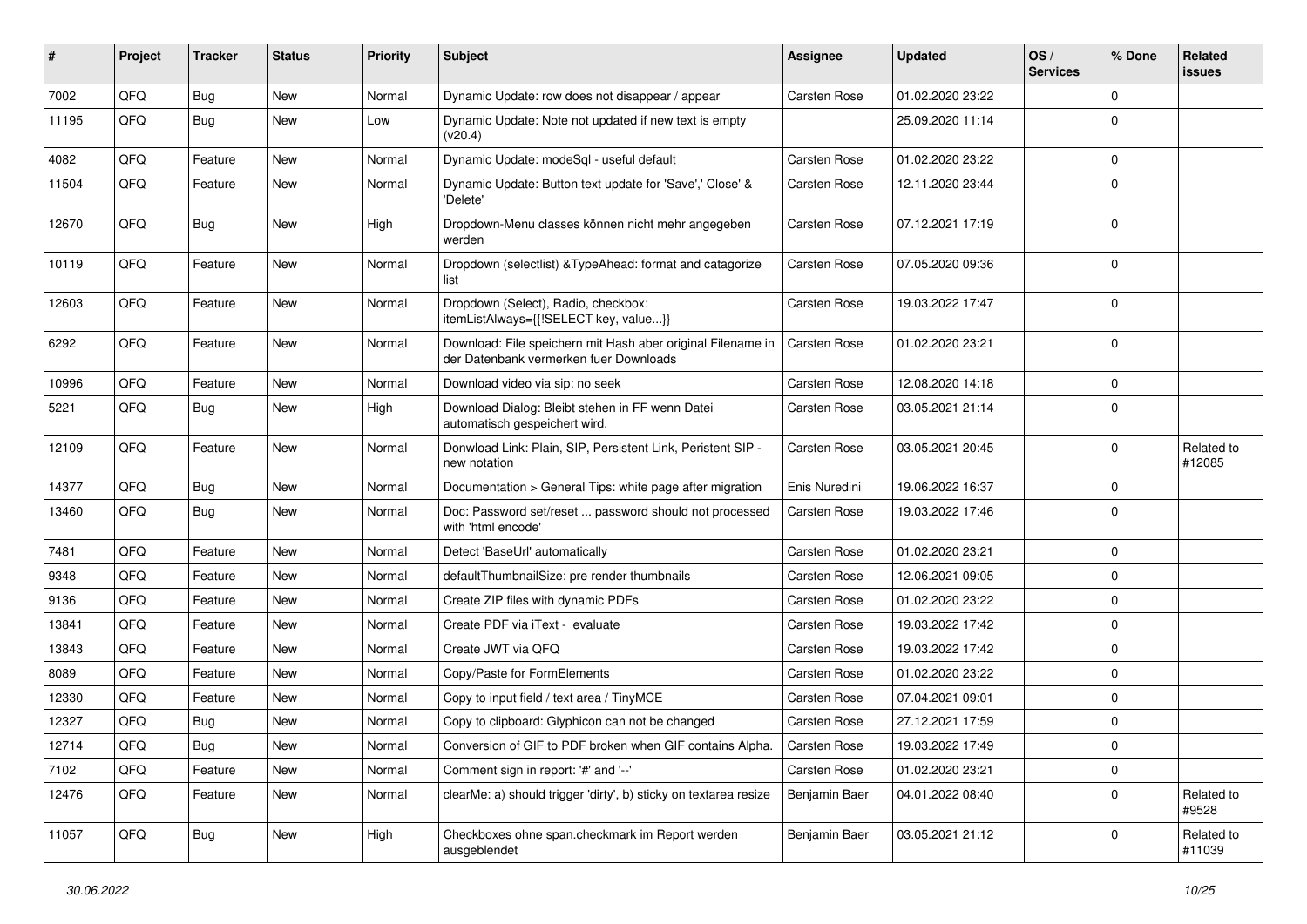| #     | Project | <b>Tracker</b> | <b>Status</b> | <b>Priority</b> | <b>Subject</b>                                                                                       | <b>Assignee</b>     | <b>Updated</b>   | OS/<br><b>Services</b> | % Done      | Related<br>issues                             |
|-------|---------|----------------|---------------|-----------------|------------------------------------------------------------------------------------------------------|---------------------|------------------|------------------------|-------------|-----------------------------------------------|
| 12163 | QFQ     | Feature        | <b>New</b>    | Normal          | Checkbox: table wrap                                                                                 | Carsten Rose        | 03.05.2021 20:51 |                        | 0           |                                               |
| 11752 | QFQ     | Bug            | New           | Normal          | checkbox renders multiple input elements with same name                                              | Carsten Rose        | 17.12.2020 14:58 |                        | $\mathbf 0$ | Related to<br>#11750                          |
| 9853  | QFQ     | Feature        | New           | Normal          | Check das SQL / QFQ / Mail Logfile geschrieben wird                                                  |                     | 09.01.2020 11:15 |                        | $\mathbf 0$ |                                               |
| 12474 | QFQ     | Feature        | <b>New</b>    | Normal          | Check BaseConfigURL if it is given and the the last char is '/'                                      | Carsten Rose        | 03.05.2021 20:45 |                        | $\mathbf 0$ |                                               |
| 13451 | QFQ     | Bug            | New           | Normal          | Character Counter / Max Character: Problem in Safari                                                 | Carsten Rose        | 15.04.2022 17:18 |                        | $\mathbf 0$ |                                               |
| 13467 | QFQ     | Feature        | New           | Normal          | ChangeLog Generator                                                                                  | Carsten Rose        | 19.03.2022 17:46 |                        | $\mathbf 0$ | Related to<br>#11460                          |
| 9781  | QFQ     | Feature        | <b>New</b>    | Normal          | Button: CSS class to make buttons smaller                                                            | Carsten Rose        | 01.02.2020 23:22 |                        | $\mathbf 0$ |                                               |
| 9177  | QFQ     | Bug            | <b>New</b>    | Normal          | Bug? QFQ tries to save an action FE, which has real<br>existing column name                          | Carsten Rose        | 01.02.2020 23:22 |                        | $\mathbf 0$ |                                               |
| 11893 | QFQ     | Feature        | New           | High            | Broken SIP: a) only report one time, b) only report in main<br>column                                | Carsten Rose        | 12.05.2021 12:13 |                        | $\mathbf 0$ | Related to<br>#12532,<br>Related to<br>#14187 |
| 13647 | QFQ     | Bug            | <b>New</b>    | Normal          | Autofocus funktioniert nicht auf Chrome                                                              | Benjamin Baer       | 19.03.2022 17:44 |                        | 0           |                                               |
| 8431  | QFQ     | Bug            | New           | High            | autocron.php with wrong path                                                                         | <b>Carsten Rose</b> | 03.05.2021 21:14 |                        | $\mathbf 0$ |                                               |
| 12146 | QFQ     | Feature        | New           | Normal          | Autocron Job: Anzeigen wann der naechste Job ausgefuehrt<br>wird, resp das er nicht ausgefuehrt wird | Carsten Rose        | 15.03.2021 15:23 |                        | $\mathbf 0$ |                                               |
| 4250  | QFQ     | Feature        | New           | Normal          | AutoCron in QFQ via PHP                                                                              | Carsten Rose        | 01.02.2020 23:21 |                        | $\mathbf 0$ | Related to<br>#3292,<br>Related to<br>#3291   |
| 10890 | QFQ     | Bug            | New           | Normal          | AutoCron hangs                                                                                       |                     | 20.07.2020 13:56 |                        | $\mathbf 0$ |                                               |
| 9275  | QFQ     | Bug            | New           | Normal          | autcron: t3 page, which takes to long to respond, is not<br>reported properly                        | Carsten Rose        | 01.02.2020 23:22 |                        | 100         |                                               |
| 11522 | QFQ     | Bug            | New           | Normal          | Aus/Einblenden von Reitern                                                                           |                     | 13.11.2020 14:58 |                        | $\mathbf 0$ |                                               |
| 14233 | QFQ     | Bug            | New           | Normal          | AS _link: question - HTML is not rendered                                                            | Carsten Rose        | 28.05.2022 11:02 |                        | $\mathbf 0$ |                                               |
| 13945 | QFQ     | Feature        | New           | Normal          | As _link: content before/after link                                                                  | Enis Nuredini       | 28.05.2022 11:01 |                        | $\mathbf 0$ | Related to<br>#12262                          |
| 14077 | QFQ     | Bug            | <b>New</b>    | Normal          | As _link: Attribute 'class' missing by r:1 and r:3 - but should<br>set                               | Carsten Rose        | 28.05.2022 11:02 |                        | $\mathbf 0$ | Related to<br>#5342,<br>Related to<br>#4343   |
| 12119 | QFQ     | Feature        | New           | Normal          | AS paged: error message missing if there ist no 'r' argument.                                        | Carsten Rose        | 03.05.2021 20:51 |                        | $\mathbf 0$ |                                               |
| 8962  | QFQ     | Feature        | New           | High            | allow for form fields with identical names                                                           | Carsten Rose        | 03.05.2021 21:14 |                        | $\mathbf 0$ |                                               |
| 10979 | QFQ     | Feature        | New           | Normal          | Ajax Calls an API - dataReport                                                                       | Carsten Rose        | 11.05.2022 12:15 |                        | 0           |                                               |
| 7342  | QFG     | Feature        | New           | Normal          | add content = hide_this                                                                              | Carsten Rose        | 01.02.2020 23:21 |                        | $\pmb{0}$   |                                               |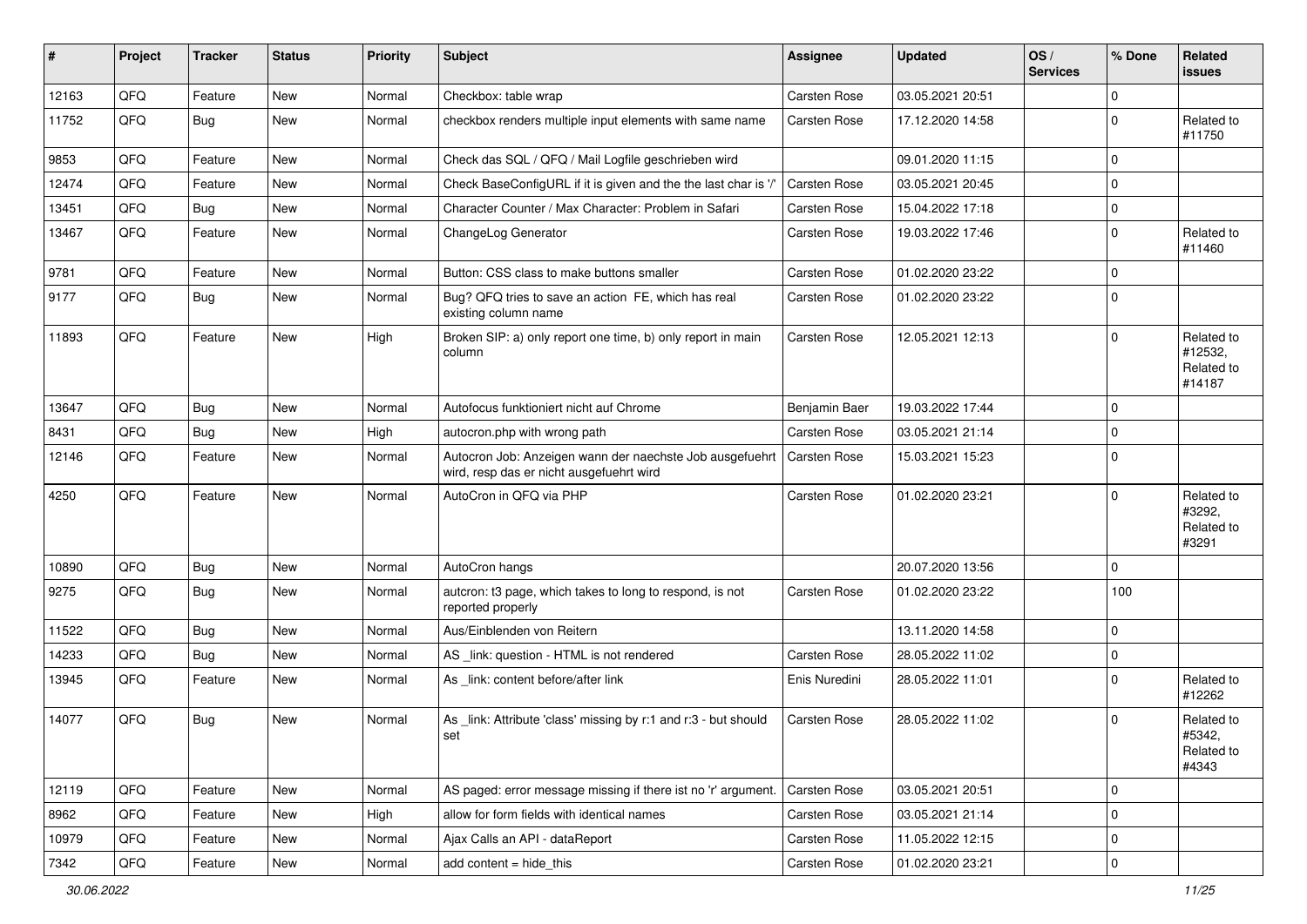| #     | Project | <b>Tracker</b> | <b>Status</b> | <b>Priority</b> | <b>Subject</b>                                                                                                                        | <b>Assignee</b> | <b>Updated</b>   | OS/<br><b>Services</b> | % Done      | <b>Related</b><br>issues                      |
|-------|---------|----------------|---------------|-----------------|---------------------------------------------------------------------------------------------------------------------------------------|-----------------|------------------|------------------------|-------------|-----------------------------------------------|
| 5131  | QFQ     | Feature        | <b>New</b>    | Normal          | Activate Spin Gear ('wait/busy' indicator) via LINK attribute                                                                         | Carsten Rose    | 01.02.2020 23:21 |                        | $\mathbf 0$ |                                               |
| 12412 | QFQ     | Feature        | <b>New</b>    | Normal          | Action/Escape qualifier 'e' (empty), '0': if given, an empty<br>string (or '0') will be treated as 'not found'                        | Carsten Rose    | 08.05.2021 09:40 |                        | $\Omega$    | Related to<br>#12413,<br>Related to<br>#10012 |
| 11715 | QFQ     | Bug            | New           | Normal          | acceptZeroAsRequired and requiredOffButMark do not<br>coincide                                                                        |                 | 08.12.2020 12:13 |                        | $\Omega$    |                                               |
| 11535 | QFQ     | Feature        | <b>New</b>    | Normal          | Ability to create SQL columns in frontend QFQ forms                                                                                   |                 | 17.11.2020 12:11 |                        | $\Omega$    |                                               |
| 12038 | QFQ     | Feature        | New           | Normal          | a) STORE_VAR: filenameOnlyStripUniq, b) SP:<br>QSTRIPUNIQ()                                                                           |                 | 17.02.2021 23:55 |                        | $\Omega$    |                                               |
| 12544 | QFQ     | Feature        | <b>New</b>    | High            | a) ' AS _link' new also as ' AS _format', b) sortierung via<br>'display: none;', c) '_format' benoeitgt nicht zwingend<br>u/U/p/m/z/d | Carsten Rose    | 14.12.2021 16:03 |                        | $\Omega$    |                                               |
| 12269 | QFQ     | Feature        | <b>New</b>    | Normal          | 2FA - Login                                                                                                                           | Carsten Rose    | 03.05.2021 20:45 |                        | $\Omega$    |                                               |
| 5576  | QFQ     | Bug            | <b>New</b>    | Normal          | Using MySQL 'DROP' requires privilege - wich is not really<br>necessary.                                                              | Carsten Rose    | 01.02.2020 23:21 |                        | $\Omega$    |                                               |
| 6116  | QFQ     | <b>Bug</b>     | Priorize      | High            | value of checkbox not saved                                                                                                           | Carsten Rose    | 07.12.2021 17:19 |                        | $\Omega$    |                                               |
| 9947  | QFQ     | <b>Bug</b>     | Priorize      | Normal          | Unwanted error message if missing 'typeAheadSqlPrefetch'                                                                              | Carsten Rose    | 01.02.2020 10:13 |                        | $\Omega$    |                                               |
| 13943 | QFQ     | Bug            | Priorize      | Normal          | unable to find formgroup                                                                                                              | Enis Nuredini   | 28.05.2022 11:03 |                        | $\Omega$    |                                               |
| 11320 | QFQ     | Feature        | Priorize      | Normal          | Typo3 Version 10 support                                                                                                              | Carsten Rose    | 05.05.2021 22:09 |                        | $\Omega$    |                                               |
| 4457  | QFQ     | <b>Bug</b>     | Priorize      | Normal          | typeahead: pressing return to select an item, saves the form<br>and closes the form.                                                  | Benjamin Baer   | 03.01.2022 08:01 |                        | $\Omega$    | Related to<br>#4398                           |
| 8044  | QFQ     | Feature        | Priorize      | Normal          | Transaction: a) Form, b) Report                                                                                                       | Carsten Rose    | 05.05.2021 22:14 |                        | $\Omega$    | Related to<br>#8043                           |
| 9968  | QFQ     | Feature        | Priorize      | Normal          | Tooltip in Links for Developer                                                                                                        | Carsten Rose    | 01.02.2020 23:17 |                        | $\mathbf 0$ |                                               |
| 9173  | QFQ     | Bug            | Priorize      | Urgent          | Stale Record Lock: Firefox                                                                                                            | Carsten Rose    | 03.05.2021 21:14 |                        | $\Omega$    | Related to<br>#9789                           |
| 12504 | QFQ     | Feature        | Priorize      | Normal          | sql.log: report fe.id                                                                                                                 | Carsten Rose    | 05.05.2021 22:09 |                        | $\Omega$    |                                               |
| 9928  | QFQ     | Feature        | Priorize      | Normal          | SpecialColumnName: a) Deprecated: ' AS "_+tag " ', b)<br>New: ' AS "_ <tag1><tag2>"</tag2></tag1>                                     | Carsten Rose    | 01.02.2020 23:17 |                        | $\Omega$    | Related to<br>#9929                           |
| 9121  | QFQ     | Bug            | Priorize      | High            | sip links have r and __dbIndexData set                                                                                                | Carsten Rose    | 12.06.2021 10:41 |                        | $\Omega$    |                                               |
| 8963  | QFQ     | Feature        | Priorize      | Normal          | Setting values in a store: flexible way                                                                                               | Carsten Rose    | 05.05.2021 22:10 |                        | 0           | Related to<br>#8975                           |
| 13900 | QFQ     | Feature        | Priorize      | Normal          | Selenium: Check das Cookie/PDF funktioniert                                                                                           | Enis Nuredini   | 25.03.2022 12:45 |                        | 0           |                                               |
| 7616  | QFQ     | Bug            | Priorize      | Normal          | Selectlist with Enum & Dynamic Update                                                                                                 | Carsten Rose    | 01.02.2020 10:13 |                        | $\mathbf 0$ |                                               |
| 7730  | QFQ     | Feature        | Priorize      | Normal          | SELECT Box: title in between                                                                                                          | Benjamin Baer   | 01.02.2020 23:22 |                        | $\mathbf 0$ |                                               |
| 5366  | QFQ     | Feature        | Priorize      | Normal          | Saving with keyboard shortcuts                                                                                                        | Benjamin Baer   | 21.03.2022 09:47 |                        | $\pmb{0}$   |                                               |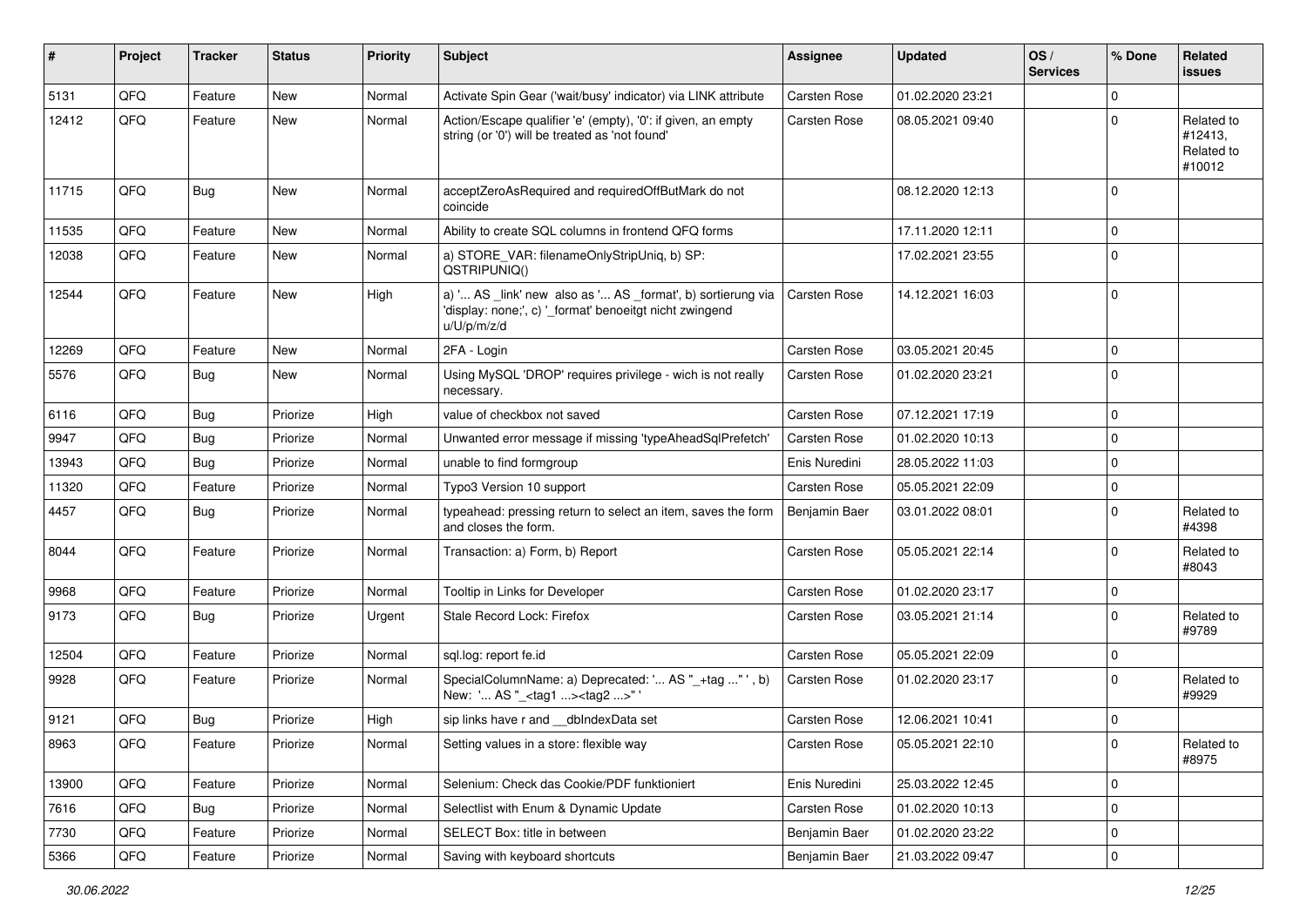| $\vert$ # | Project | <b>Tracker</b> | <b>Status</b> | <b>Priority</b> | <b>Subject</b>                                                                                           | Assignee            | <b>Updated</b>   | OS/<br><b>Services</b> | % Done      | <b>Related</b><br>issues                                                |
|-----------|---------|----------------|---------------|-----------------|----------------------------------------------------------------------------------------------------------|---------------------|------------------|------------------------|-------------|-------------------------------------------------------------------------|
| 9394      | QFQ     | Feature        | Priorize      | Normal          | REST: allow for non numerical ids in get requests                                                        | Carsten Rose        | 05.05.2021 22:10 |                        | $\Omega$    |                                                                         |
| 10005     | QFQ     | Feature        | Priorize      | Normal          | Report / special column name:  AS _calendar                                                              | Carsten Rose        | 03.06.2020 17:28 |                        | $\Omega$    |                                                                         |
| 10012     | QFQ     | Feature        | Priorize      | Normal          | redirectAllMailTo: {{beEmail:T}}                                                                         | Carsten Rose        | 08.05.2021 09:54 |                        | $\Omega$    | Related to<br>#12412,<br>Related to<br>#12413,<br>Related to<br>#10011  |
| 3867      | QFQ     | Feature        | Priorize      | Normal          | Readonly Formular: Template Groups add/delete<br>ausbeldnen                                              | Carsten Rose        | 05.05.2021 22:12 |                        | $\Omega$    |                                                                         |
| 6574      | QFQ     | <b>Bug</b>     | Priorize      | Normal          | qfq.log: Fehlermeldung wurde angezeigt, aber nicht geloggt                                               | Carsten Rose        | 01.02.2020 10:13 |                        | $\mathbf 0$ |                                                                         |
| 6140      | QFQ     | <b>Bug</b>     | Priorize      | Normal          | QFQ DnD Sort: Locked fields                                                                              | Benjamin Baer       | 21.03.2022 09:56 |                        | $\Omega$    |                                                                         |
| 9135      | QFQ     | Feature        | Priorize      | Normal          | Progress Bar generic / replace old hourglass download<br>popup                                           | Benjamin Baer       | 03.01.2022 07:43 |                        | $\Omega$    |                                                                         |
| 8204      | QFQ     | Feature        | Priorize      | High            | Position 'required mark'                                                                                 | Carsten Rose        | 16.06.2021 13:44 |                        | $\mathbf 0$ |                                                                         |
| 10011     | QFQ     | Feature        | Priorize      | Normal          | Offer new STORE TYPO3 Variable 'beUser', 'beEmail'                                                       | Carsten Rose        | 08.05.2021 09:51 |                        | $\Omega$    | Related to<br>#10012,<br>Related to<br>#12511                           |
| 12325     | QFQ     | <b>Bug</b>     | Priorize      | Normal          | MultiDB form.dblndex not working for report syntax                                                       | Carsten Rose        | 07.09.2021 13:37 |                        | $\Omega$    | Related to<br>#12145,<br>Related to<br>#12314                           |
| 10015     | QFQ     | Feature        | Priorize      | Normal          | Monospace in Textarea                                                                                    | <b>Carsten Rose</b> | 03.02.2020 13:40 |                        | $\Omega$    |                                                                         |
| 10569     | QFQ     | Feature        | Priorize      | Normal          | link blank more safe                                                                                     | Enis Nuredini       | 25.03.2022 12:44 |                        | $\Omega$    |                                                                         |
| 6566      | QFQ     | <b>Bug</b>     | Priorize      | Normal          | Link Function 'delete': provided parameter missing on page<br>reload                                     | Benjamin Baer       | 03.01.2022 08:08 |                        | $\Omega$    |                                                                         |
| 14371     | QFQ     | Feature        | Priorize      | Normal          | LDAP via REPORT                                                                                          | Carsten Rose        | 19.06.2022 16:37 |                        | 0           |                                                                         |
| 7522      | QFQ     | Feature        | Priorize      | Normal          | Inserting default index.html to folder (Avoid Apache<br>Indexing)                                        | Carsten Rose        | 01.02.2020 10:13 |                        | $\Omega$    |                                                                         |
| 7965      | QFQ     | Feature        | Priorize      | Normal          | Input type 'text' with visual format - currency                                                          | Benjamin Baer       | 03.01.2022 07:45 |                        | 0           |                                                                         |
| 9834      | QFQ     | <b>Bug</b>     | Priorize      | Normal          | Input elements with tag 'disabled' are missing on<br>form-submit: server option 'processReadOnly' broken | Carsten Rose        | 07.12.2021 16:43 |                        | $\Omega$    | Related to<br>#9691,<br>Related to<br>#5305, Has<br>duplicate<br>#12331 |
| 14283     | QFQ     | Bug            | Priorize      | Normal          | HEIC / HEIF convert doesn't trigger                                                                      | Carsten Rose        | 19.06.2022 16:37 |                        | $\Omega$    |                                                                         |
| 9900      | QFQ     | Feature        | Priorize      | Normal          | Generic API Call: tt-content record >> JSON                                                              | Carsten Rose        | 01.02.2020 10:13 |                        | $\Omega$    |                                                                         |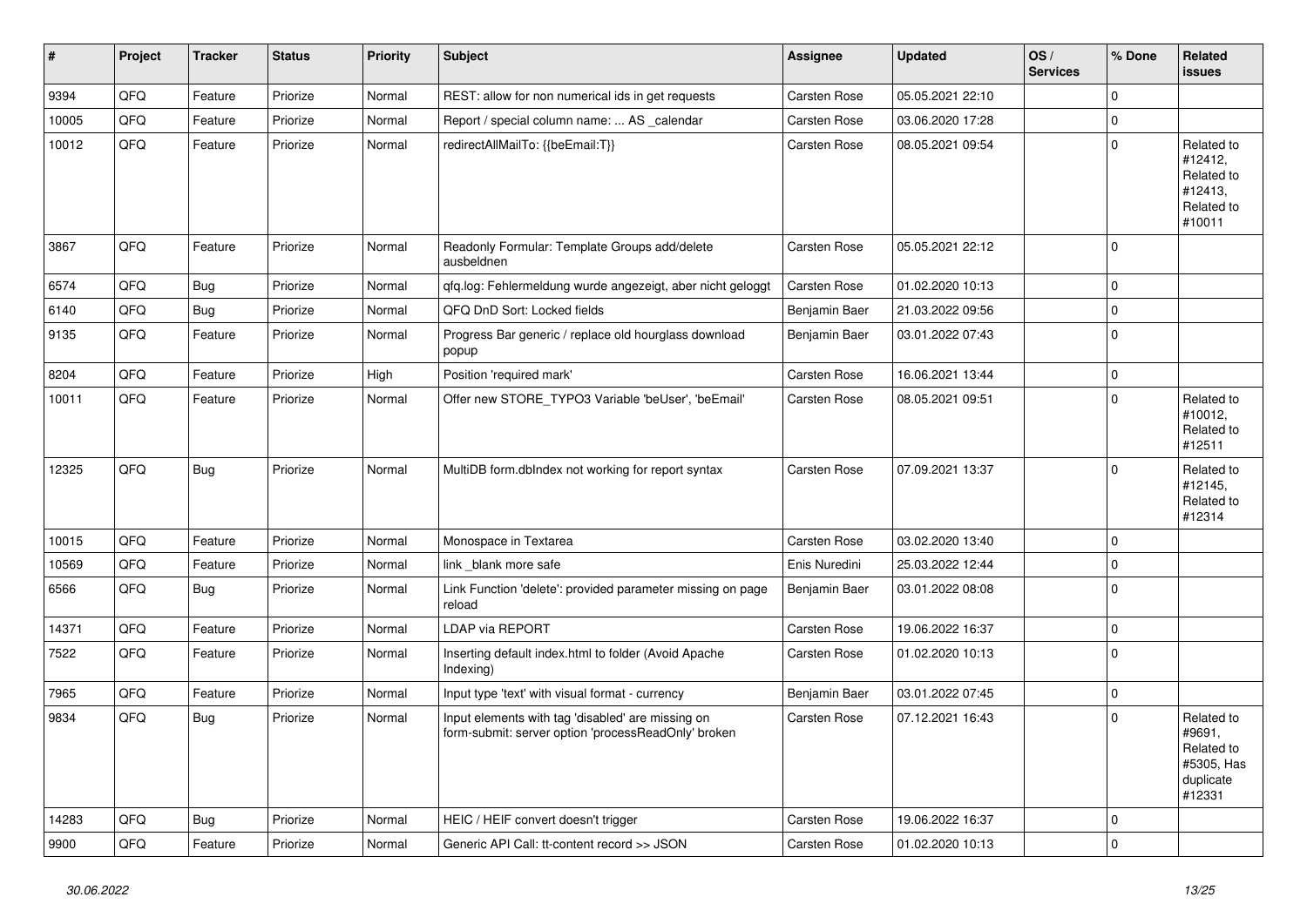| #     | Project | <b>Tracker</b> | <b>Status</b> | <b>Priority</b> | Subject                                                                                             | <b>Assignee</b> | <b>Updated</b>   | OS/<br><b>Services</b> | % Done      | <b>Related</b><br>issues                        |
|-------|---------|----------------|---------------|-----------------|-----------------------------------------------------------------------------------------------------|-----------------|------------------|------------------------|-------------|-------------------------------------------------|
| 8034  | QFQ     | Feature        | Priorize      | Normal          | FormElement 'data': 22.22.2222 should not be accepted                                               | Carsten Rose    | 01.02.2020 10:13 |                        | $\mathbf 0$ |                                                 |
| 7290  | QFQ     | Feature        | Priorize      | Normal          | FormEditor: title as textarea if LEN(title)>60                                                      | Carsten Rose    | 01.02.2020 10:13 |                        | $\Omega$    | Blocked by<br>#7682                             |
| 14290 | QFQ     | Feature        | Priorize      | Normal          | FormEditor: Show Table Definition                                                                   | Carsten Rose    | 19.06.2022 16:37 |                        | $\Omega$    |                                                 |
| 6998  | QFQ     | Feature        | Priorize      | Normal          | Form: with debug=on show column information as tooltip of<br>column label                           | Carsten Rose    | 01.02.2020 10:13 |                        | $\Omega$    |                                                 |
| 9668  | QFQ     | Feature        | Priorize      | Normal          | Form.mode: rename 'hidden' to 'hide'                                                                | Carsten Rose    | 05.05.2021 22:14 |                        | $\Omega$    | Related to<br>#6437                             |
| 10003 | QFQ     | Feature        | Priorize      | Normal          | fieldset: stronger visualize group                                                                  | Benjamin Baer   | 12.02.2020 08:13 |                        | $\mathbf 0$ |                                                 |
| 9534  | QFQ     | <b>Bug</b>     | Priorize      | Urgent          | FE.type=upload: 'Unknown Mode: ID"                                                                  | Carsten Rose    | 03.05.2021 21:14 |                        | $\Omega$    | Related to<br>#9532                             |
| 8037  | QFQ     | Bug            | Priorize      | Normal          | FE.type=upload (advanced mode): {{slaveld:V}} missing<br>during dynamic update                      | Carsten Rose    | 01.02.2020 10:13 |                        | $\Omega$    |                                                 |
| 8277  | QFQ     | Feature        | Priorize      | Normal          | fe.parameter.default=                                                                               | Carsten Rose    | 01.02.2020 23:17 |                        | $\Omega$    | Related to<br>#8113                             |
| 7656  | QFQ     | Bug            | Priorize      | Normal          | FE with required, 'pattern' and 'extraButtonLock': always<br>complain about missing value           | Carsten Rose    | 01.02.2020 10:13 |                        | $\Omega$    |                                                 |
| 8584  | QFQ     | Feature        | Priorize      | Normal          | FE 'Action' - never assign to Container (except Template<br>Group)                                  | Carsten Rose    | 01.02.2020 10:13 |                        | $\Omega$    |                                                 |
| 9862  | QFQ     | Bug            | Priorize      | Normal          | Failed writing to sql mail qfq.log should throw an exception                                        | Carsten Rose    | 01.02.2020 10:13 |                        | $\Omega$    |                                                 |
| 6801  | QFQ     | Feature        | Priorize      | Normal          | Fabric: Maximize / FullIscreen                                                                      | Benjamin Baer   | 21.03.2022 09:56 |                        | $\Omega$    |                                                 |
| 8585  | QFQ     | Feature        | Priorize      | Normal          | Enhance Error message for 'unknown form'                                                            | Carsten Rose    | 01.02.2020 10:13 |                        | $\Omega$    |                                                 |
| 6224  | QFQ     | Feature        | Priorize      | Normal          | Dynamic update: fade in/out fields                                                                  | Benjamin Baer   | 21.03.2022 09:50 |                        | $\Omega$    |                                                 |
| 2665  | QFQ     | Bug            | Priorize      | Normal          | Dynamic Update funktioniert nicht, wenn beim<br>entsprechenden FormElement eine size angegeben ist. | Benjamin Baer   | 03.01.2022 08:12 |                        | 30          |                                                 |
| 9975  | QFQ     | Bug            | Priorize      | Normal          | Dropdown Menu: 'r:3' broken                                                                         | Carsten Rose    | 01.02.2020 10:13 |                        | $\Omega$    |                                                 |
| 5562  | QFQ     | Feature        | Priorize      | Normal          | Drag'n'Drop fuer Uploads                                                                            | Benjamin Baer   | 21.03.2022 09:52 |                        | $\Omega$    | Related to<br>#9706                             |
| 7217  | QFQ     | Feature        | Priorize      | Normal          | Download: notice User if `_sip=?` is missing                                                        | Carsten Rose    | 01.02.2020 10:13 |                        | $\Omega$    |                                                 |
| 12503 | QFQ     | Feature        | Priorize      | Normal          | Detect dangerous UPDATE statement with missing WHERE                                                | Carsten Rose    | 05.05.2021 22:09 |                        | $\Omega$    |                                                 |
| 7630  | QFQ     | Feature        | Priorize      | Normal          | detailed error message for simple upload                                                            | Carsten Rose    | 01.02.2020 10:13 |                        | 0           |                                                 |
| 8082  | QFQ     | Feature        | Priorize      | High            | Contact form without saving record                                                                  | Carsten Rose    | 07.12.2021 15:20 |                        | 0           | Related to<br>#8587,<br><b>Blocks</b><br>#11850 |
| 6870  | QFQ     | Feature        | Priorize      | Normal          | Click on '_link' triggers an API call                                                               | Benjamin Baer   | 03.01.2022 08:25 |                        | 0           |                                                 |
| 9958  | QFG     | Bug            | Priorize      | Normal          | Broken subrecord query: no error message                                                            | Carsten Rose    | 05.02.2021 15:15 |                        | $\pmb{0}$   |                                                 |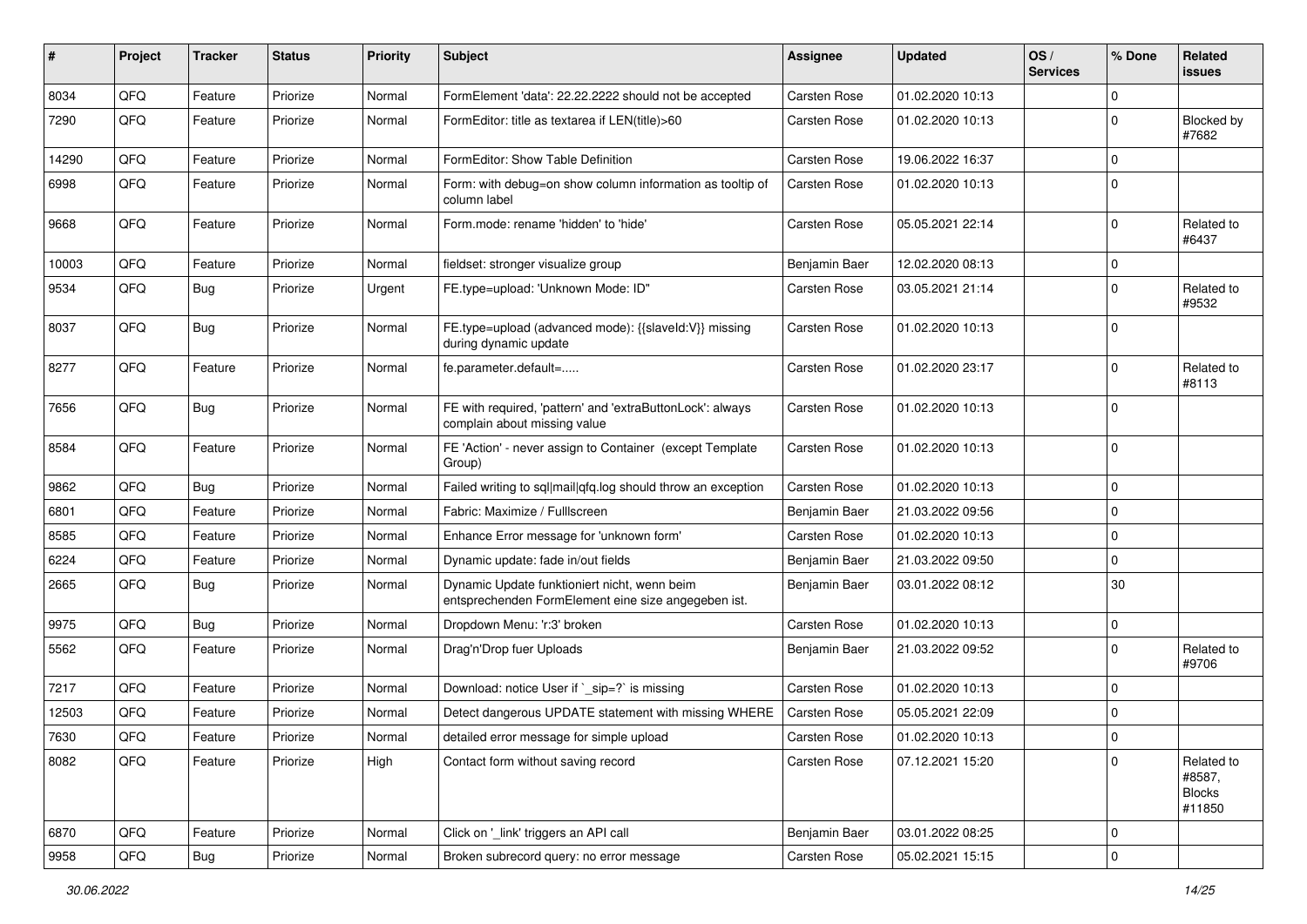| $\vert$ # | Project | <b>Tracker</b> | <b>Status</b> | <b>Priority</b> | <b>Subject</b>                                                                          | <b>Assignee</b> | <b>Updated</b>   | OS/<br><b>Services</b> | % Done      | Related<br>issues                                                                                                                                                     |
|-----------|---------|----------------|---------------|-----------------|-----------------------------------------------------------------------------------------|-----------------|------------------|------------------------|-------------|-----------------------------------------------------------------------------------------------------------------------------------------------------------------------|
| 3782      | QFQ     | Bug            | Priorize      | Normal          | Bei fehlerhafter Eingabe (z.B. Datum) sollte das erwartete<br>Format angezeigt werden   | Carsten Rose    | 01.02.2020 10:13 |                        | $\mathbf 0$ |                                                                                                                                                                       |
| 9346      | QFQ     | Feature        | Priorize      | Normal          | beforeSave: check if an upload is given                                                 | Carsten Rose    | 11.06.2021 21:18 |                        | $\pmb{0}$   |                                                                                                                                                                       |
| 12452     | QFQ     | Feature        | Priorize      | Normal          | BaseURL: alsways with '/' at the end                                                    | Carsten Rose    | 19.06.2022 13:45 |                        | $\mathbf 0$ | Related to<br>#10782                                                                                                                                                  |
| 5942      | QFQ     | Feature        | Priorize      | Normal          | 'L' and 'type': append to links, generate via '_link' by using 'u:'                     | Carsten Rose    | 01.02.2020 10:13 |                        | $\mathbf 0$ |                                                                                                                                                                       |
| 13899     | QFQ     | Bug            | ToDo          | Normal          | Selenium: zum laufen bringen                                                            | Enis Nuredini   | 25.03.2022 10:24 |                        | $\mathbf 0$ |                                                                                                                                                                       |
| 12395     | QFQ     | <b>Bug</b>     | ToDo          | High            | QFQ Function: Result two times shown                                                    | Carsten Rose    | 18.02.2022 08:59 |                        | $\pmb{0}$   |                                                                                                                                                                       |
| 12463     | QFQ     | <b>Bug</b>     | ToDo          | High            | QFQ Function: 'function' and 'sql' on same level - output of<br>sql is shown two times. | Carsten Rose    | 15.12.2021 16:31 |                        | $\mathbf 0$ |                                                                                                                                                                       |
| 7602      | QFQ     | Feature        | ToDo          | High            | Multi Select: with checkboxes                                                           | Benjamin Baer   | 22.03.2022 09:07 |                        | $\pmb{0}$   |                                                                                                                                                                       |
| 12262     | QFQ     | Feature        | ToDo          | Normal          | Form buttons on top: more customable                                                    | Enis Nuredini   | 17.06.2022 10:44 |                        | $\mathbf 0$ | Related to<br>#13945, Has<br>duplicate<br>#4046, Has<br>duplicate<br>#10080                                                                                           |
| 14303     | QFQ     | Bug            | ToDo          | Normal          | datetime broken with picker                                                             | Enis Nuredini   | 17.06.2022 09:02 |                        | $\mathbf 0$ | Related to<br>#12630                                                                                                                                                  |
| 14320     | QFQ     | Feature        | ToDo          | Normal          | Allow specific HTML Tags and Attributes: general, TinyMCE                               | Enis Nuredini   | 17.06.2022 10:44 |                        | $\mathbf 0$ | Related to<br>#12664,<br>Related to<br>#12039,<br>Related to<br>#11702,<br>Related to<br>#7239,<br>Related to<br>#3708,<br>Related to<br>#3646,<br>Related to<br>#880 |
| 10793     | QFQ     | Feature        | In Progress   | Normal          | <b>Update NPM Packages</b>                                                              | Carsten Rose    | 07.09.2021 13:25 |                        | 30          |                                                                                                                                                                       |
| 10661     | QFQ     | <b>Bug</b>     | In Progress   | Normal          | Typo3 Warnungen                                                                         | Carsten Rose    | 07.09.2021 13:23 |                        | 0           | Related to<br>#12440                                                                                                                                                  |
| 12440     | QFG     | Feature        | In Progress   | Normal          | Typo3 V10 upgrade (durchfuehren und testen)                                             | Carsten Rose    | 21.03.2022 09:53 |                        | 50          | Related to<br>#12357,<br>Related to<br>#12067,<br>Related to<br>#10661                                                                                                |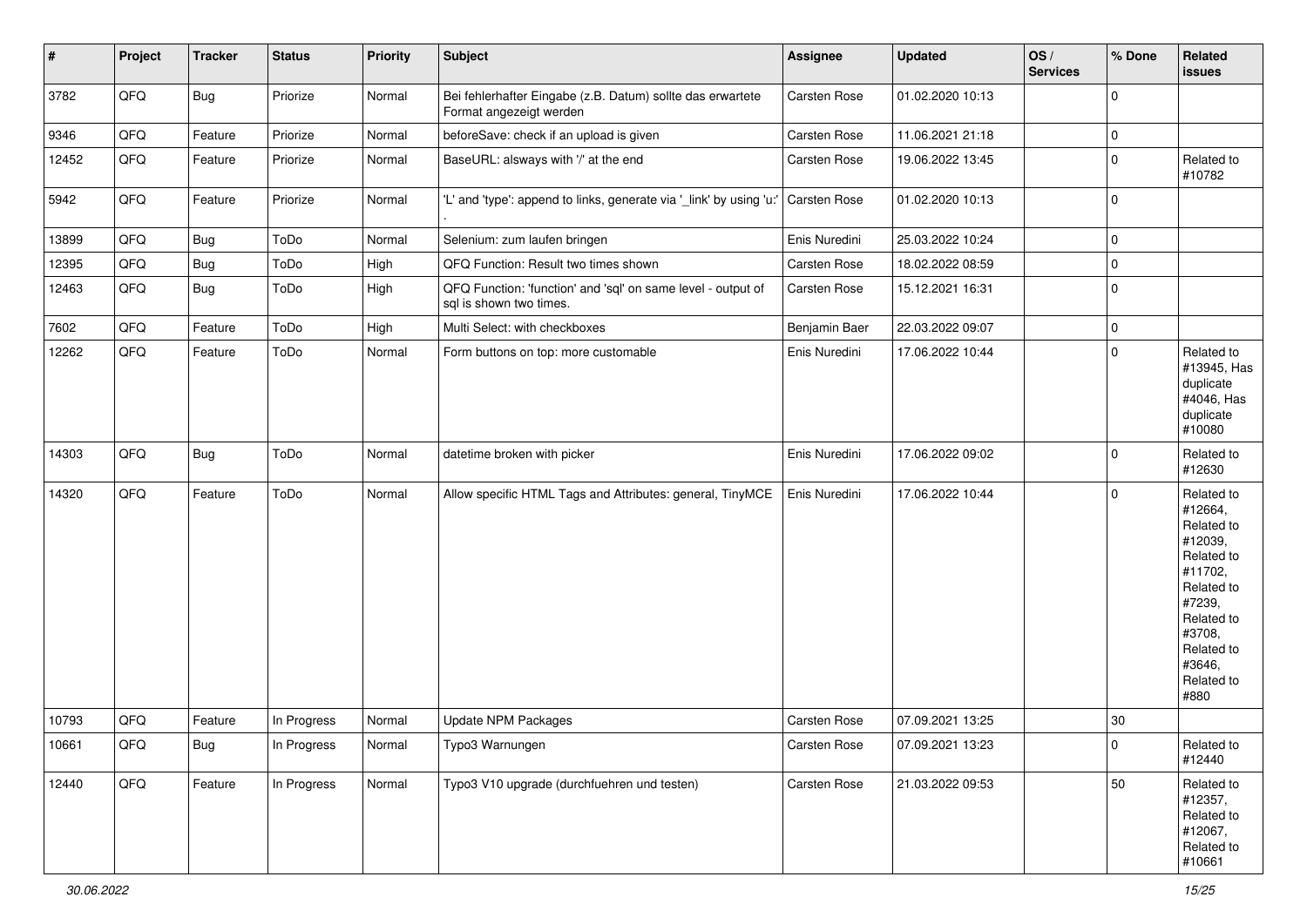| $\pmb{\#}$ | Project | <b>Tracker</b> | <b>Status</b> | <b>Priority</b> | <b>Subject</b>                                   | <b>Assignee</b> | <b>Updated</b>   | OS/<br><b>Services</b> | % Done      | <b>Related</b><br>issues                                                                                                       |
|------------|---------|----------------|---------------|-----------------|--------------------------------------------------|-----------------|------------------|------------------------|-------------|--------------------------------------------------------------------------------------------------------------------------------|
| 12439      | QFQ     | Feature        | In Progress   | Normal          | TinyMCE Paste from Word & Character Count/Limit  | Carsten Rose    | 05.05.2021 22:15 |                        | $\Omega$    |                                                                                                                                |
| 11076      | QFQ     | Feature        | In Progress   | Normal          | SELECT  AS _websocket                            | Carsten Rose    | 30.08.2020 17:49 |                        | $\mathbf 0$ |                                                                                                                                |
| 14323      | QFQ     | <b>Bug</b>     | In Progress   | Normal          | Report: render=both single - no impact           | Carsten Rose    | 19.06.2022 18:31 |                        | $\mathbf 0$ |                                                                                                                                |
| 9789       | QFQ     | Bug            | In Progress   | High            | Record Lock: release to early on 'leave page'    | Carsten Rose    | 10.01.2022 09:25 |                        | 100         | Related to<br>#10081.<br>Related to<br>#9173.<br>Related to<br>#8702                                                           |
| 12508      | QFQ     | <b>Bug</b>     | In Progress   | High            | qfq Form: sendMail                               | Karin Niffeler  | 19.03.2022 17:48 |                        | $\Omega$    |                                                                                                                                |
| 11980      | QFQ     | Feature        | In Progress   | Normal          | protected verzeichnis MUSS geschützt werden      | Carsten Rose    | 07.09.2021 13:30 |                        | $\mathbf 0$ |                                                                                                                                |
| 14175      | QFQ     | Bug            | In Progress   | Normal          | Opening a form with no QFQ Session cookie fails  | Carsten Rose    | 03.06.2022 10:40 |                        | $\mathbf 0$ |                                                                                                                                |
| 5695       | QFQ     | Feature        | In Progress   | Normal          | Multiform                                        | Carsten Rose    | 02.01.2021 18:38 |                        | $\pmb{0}$   |                                                                                                                                |
| 13330      | QFQ     | Feature        | In Progress   | Normal          | Multi Form: Upload                               | Carsten Rose    | 07.11.2021 12:40 |                        | 50          | Related to<br>#9706                                                                                                            |
| 10443      | QFQ     | Feature        | In Progress   | Normal          | Konzept_api / _live                              | Carsten Rose    | 07.05.2020 09:39 |                        | $\mathbf 0$ |                                                                                                                                |
| 12630      | QFQ     | Feature        | In Progress   | Normal          | Input: date[time]: min / max values              | Enis Nuredini   | 20.06.2022 18:31 |                        | $\Omega$    | Related to<br>#10096,<br>Related to<br>#14302,<br>Related to<br>#14303                                                         |
| 9517       | QFQ     | Feature        | In Progress   | High            | Input multiple tags with typeahead               | Carsten Rose    | 03.05.2021 21:14 |                        | 40          | Related to<br>#10150                                                                                                           |
| 11517      | QFQ     | Bug            | In Progress   | Normal          | extraButtonInfo Broken for multiple FormElements | Carsten Rose    | 12.05.2022 13:12 |                        | $\mathbf 0$ | Related to<br>#7890,<br>Related to<br>#3811, Has<br>duplicate<br>#10905, Has<br>duplicate<br>#10553, Has<br>duplicate<br>#6779 |
| 6250       | QFQ     | Feature        | In Progress   | Normal          | Enhance layout: a) Subrecord, b) Subrecord-Title | Carsten Rose    | 01.02.2020 23:22 |                        | $\Omega$    | Related to<br>#5391                                                                                                            |
| 9691       | QFQ     | Bug            | In Progress   | Normal          | Checkbox: dynamic update > readonly              | Carsten Rose    | 01.02.2020 23:22 |                        | 50          | Related to<br>#9834                                                                                                            |
| 4194       | QFQ     | Feature        | In Progress   | Normal          | Bootstrap 4 ist jetzt offiziel                   |                 | 03.05.2021 20:47 |                        | $\mathbf 0$ | Related to<br>#10114                                                                                                           |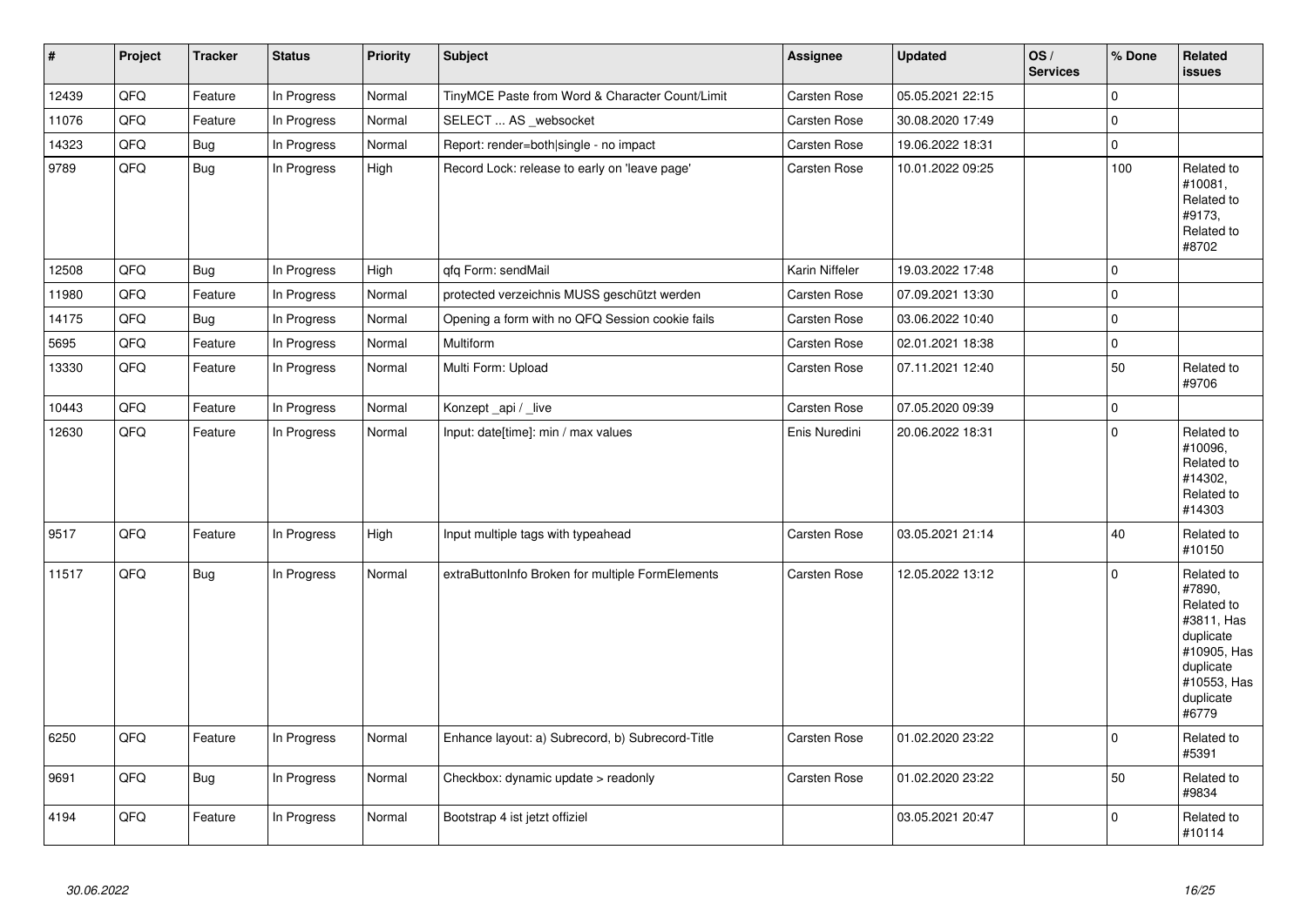| #     | Project | <b>Tracker</b> | <b>Status</b>              | <b>Priority</b> | <b>Subject</b>                                                                                            | Assignee          | <b>Updated</b>   | OS/<br><b>Services</b> | % Done       | <b>Related</b><br><b>issues</b>             |
|-------|---------|----------------|----------------------------|-----------------|-----------------------------------------------------------------------------------------------------------|-------------------|------------------|------------------------|--------------|---------------------------------------------|
| 13566 | QFQ     | Feature        | Ready to sync<br>(develop) | Normal          | Delete config-example.gfg.php file                                                                        | Carsten Rose      | 23.12.2021 09:25 |                        | $\Omega$     |                                             |
| 5894  | QFQ     | Feature        | Feedback                   | Normal          | Typeahead in Report: show/hide rows dynamically                                                           | Carsten Rose      | 18.02.2022 08:50 |                        | $\Omega$     | Related to<br>#5893.<br>Related to<br>#5885 |
| 10782 | QFQ     | Feature        | Feedback                   | Normal          | Tiny MCE: Image Upload                                                                                    | Enis Nuredini     | 16.05.2022 23:16 |                        | $\Omega$     | Related to<br>#12452                        |
| 12584 | QFQ     | Feature        | Feedback                   | Normal          | T3 v10 migration script: replace alias-patterns (v11)                                                     | Carsten Rose      | 28.05.2022 11:12 |                        | 100          |                                             |
| 9052  | QFQ     | Feature        | Feedback                   | High            | Report: CodeMirror with SQL Syntax Highlight in FE                                                        | Enis Nuredini     | 08.06.2022 10:25 |                        | $\mathbf 0$  |                                             |
| 9535  | QFQ     | Bug            | Feedback                   | Normal          | Report:  AS ' vertical' - column to wide - vertical >> rot45,<br>rot90                                    | Benjamin Baer     | 01.02.2020 15:56 |                        | $\mathbf{0}$ |                                             |
| 10124 | QFQ     | Feature        | Feedback                   | Normal          | qfq AAI-Login                                                                                             | Karin Niffeler    | 07.05.2020 09:36 |                        | $\mathbf 0$  |                                             |
| 11347 | QFQ     | Bug            | Feedback                   | Normal          | If Bedingungen funktionieren nicht korrekt                                                                | Christoph Fuchs   | 21.03.2021 20:37 |                        | $\mathbf{0}$ |                                             |
| 9898  | QFQ     | <b>Bug</b>     | Feedback                   | Normal          | Formular trotz Timeout gespeichert                                                                        | Benjamin Baer     | 01.02.2020 15:56 |                        | $\mathbf 0$  |                                             |
| 9548  | QFQ     | Feature        | Feedback                   | High            | FormElement: Pattern mismatch - optional report only on<br>focus lost                                     | Benjamin Baer     | 03.05.2021 21:14 |                        | $\mathbf 0$  |                                             |
| 13572 | QFQ     | Feature        | Feedback                   | Normal          | Form Load: misleading error message on trying to load non<br>existent primary record                      | Enis Nuredini     | 16.05.2022 23:16 |                        | 100          |                                             |
| 8316  | QFQ     | Bug            | Feedback                   | Normal          | Documentation/Behaviour for Nested Queries and<br>Record-Store confusing                                  | Nicola Chiapolini | 20.11.2019 09:14 |                        | $\mathbf 0$  |                                             |
| 13767 | QFQ     | Bug            | Feedback                   | Normal          | date/time-picker: required shows up/down button orange                                                    | Enis Nuredini     | 16.05.2022 23:16 |                        | $\Omega$     |                                             |
| 12546 | QFQ     | <b>Bug</b>     | Feedback                   | Normal          | Branch 'Development' - Unit Tests mit dirty workaround<br>angepasst                                       | Carsten Rose      | 19.03.2022 17:48 |                        | $\Omega$     |                                             |
| 11630 | QFQ     | Bug            | Feedback                   | High            | Bitte check ob CALL() in 20.11.0 noch so funktioniert wie in<br>20.4.1                                    | Enis Nuredini     | 28.05.2022 13:45 |                        | $\mathbf 0$  | Related to<br>#11325                        |
| 4138  | QFQ     | Bug            | Some day<br>maybe          | Normal          | style fehlt                                                                                               |                   | 11.12.2019 16:03 |                        | $\Omega$     |                                             |
| 4349  | QFQ     | Feature        | Some day<br>maybe          | Normal          | link download: downloaded external URL to<br>deliver/concatenate - check mimetipe and handle it correctly | Carsten Rose      | 11.12.2019 16:02 |                        | $\Omega$     |                                             |
| 4606  | QFQ     | Feature        | Some day<br>maybe          | Normal          | link: qualifier to render bootstrap button                                                                | Carsten Rose      | 01.02.2020 23:19 |                        | $\mathbf 0$  |                                             |
| 4343  | QFQ     | Feature        | Some day<br>maybe          | Normal          | Link: Classifier to add 'attributes'                                                                      | Carsten Rose      | 01.02.2020 23:20 |                        | $\mathbf 0$  | Related to<br>#14077                        |
| 5342  | QFQ     | Feature        | Some day<br>maybe          | Normal          | link - with HTML Attributes                                                                               |                   | 01.02.2020 23:20 |                        | $\mathbf 0$  | Related to<br>#14077                        |
| 4122  | QFQ     | Bug            | Some day<br>maybe          | Normal          | file: Render Mode hat keinen Effekt                                                                       |                   | 11.12.2019 16:03 |                        | $\mathbf 0$  |                                             |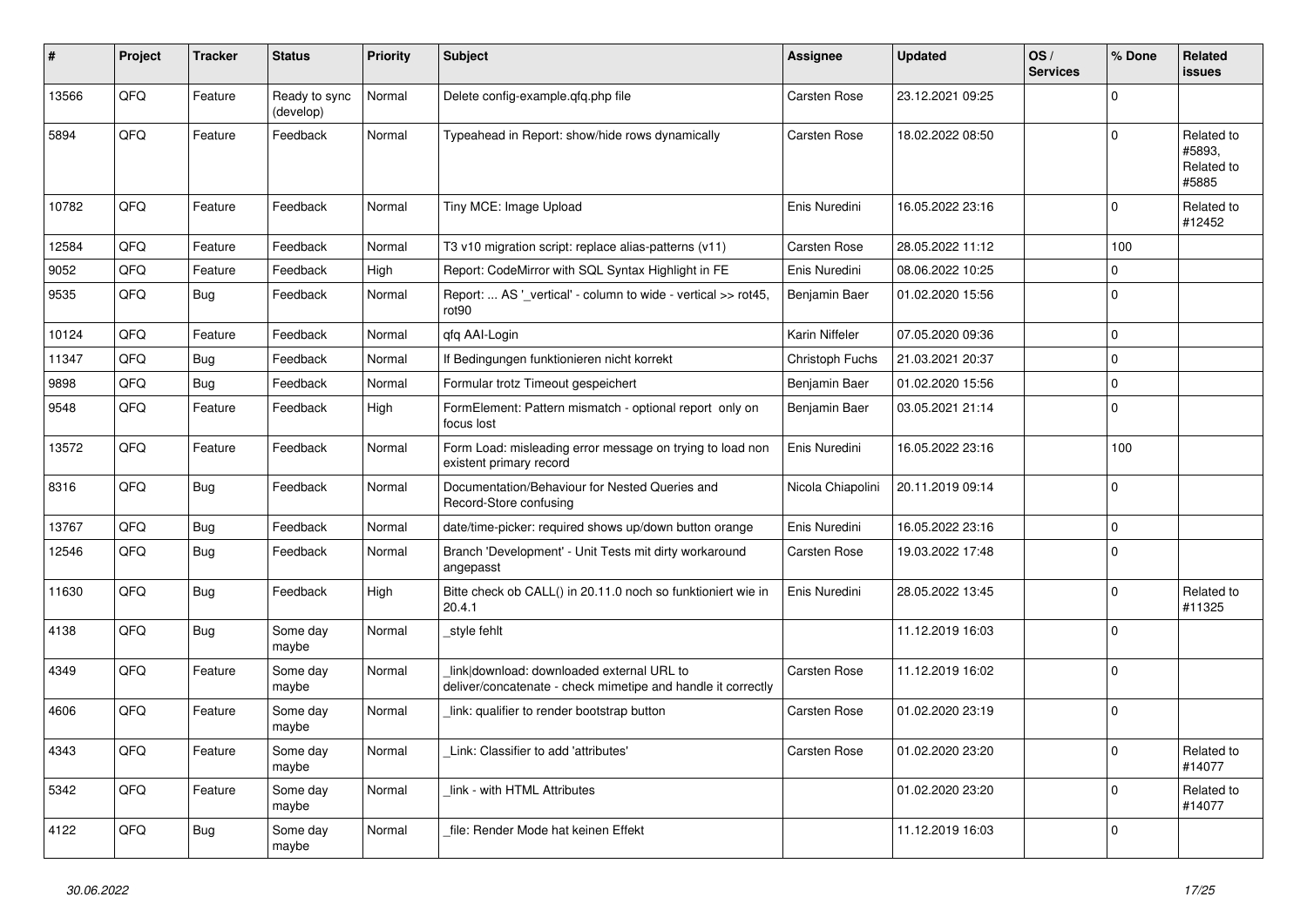| #     | Project | <b>Tracker</b> | <b>Status</b>     | <b>Priority</b> | <b>Subject</b>                                                                                                                                           | <b>Assignee</b> | <b>Updated</b>   | OS/<br><b>Services</b> | % Done      | Related<br><b>issues</b>                    |
|-------|---------|----------------|-------------------|-----------------|----------------------------------------------------------------------------------------------------------------------------------------------------------|-----------------|------------------|------------------------|-------------|---------------------------------------------|
| 2643  | QFQ     | <b>Bug</b>     | Some day<br>maybe | Normal          | Zend / PHP Webinars anschauen                                                                                                                            | Carsten Rose    | 01.02.2020 15:56 |                        | $\mathbf 0$ |                                             |
| 3285  | QFQ     | Feature        | Some day<br>maybe | Normal          | Zeichenlimit pro Feld: textarea / editor                                                                                                                 | Carsten Rose    | 11.12.2019 16:02 |                        | $\mathbf 0$ |                                             |
| 3677  | QFQ     | Feature        | Some day<br>maybe | Normal          | wkhtmltopdf: FE User access prohibited, if client IP changes<br>\$TYPO3_CONF_VARS[FE][lockIP]                                                            | Carsten Rose    | 11.12.2019 16:02 |                        | $\mathbf 0$ |                                             |
| 3061  | QFQ     | Bug            | Some day<br>maybe | High            | winstitute: mysql connection durcheinander - nmhp17<br>(ag7)/QFQ arbeitet mit DB/Tabellen von biostat.                                                   | Carsten Rose    | 03.05.2021 21:14 |                        | $\mathbf 0$ |                                             |
| 5665  | QFQ     | Feature        | Some day<br>maybe | Normal          | Versuch das '{{!' nicht mehr noetig ist.                                                                                                                 | Carsten Rose    | 01.02.2020 23:20 |                        | $\Omega$    | Related to<br>#7432,<br>Related to<br>#7434 |
| 4652  | QFQ     | Feature        | Some day<br>maybe | Normal          | UZH CD: Weiterleitung auf benutzerdefinierte 403/404 Seite                                                                                               | Carsten Rose    | 01.02.2020 23:20 |                        | $\mathbf 0$ |                                             |
| 5991  | QFQ     | Bug            | Some day<br>maybe | Normal          | URLs with ' ' or long parameter are problematic                                                                                                          | Carsten Rose    | 01.02.2020 23:19 |                        | $\mathbf 0$ |                                             |
| 3332  | QFQ     | Feature        | Some day<br>maybe | Normal          | Uploads: Thumbnails, Details zum hochgeladenen File                                                                                                      | Carsten Rose    | 11.12.2019 16:02 |                        | $\mathbf 0$ | Related to<br>#3264,<br>Related to<br>#5333 |
| 5706  | QFQ     | <b>Bug</b>     | Some day<br>maybe | Normal          | upload: fileDestination needs to be sanatized                                                                                                            | Carsten Rose    | 01.02.2020 23:19 |                        | $\mathbf 0$ |                                             |
| 6704  | QFQ     | Feature        | Some day<br>maybe | Normal          | Upload Mode: Bilder in Notizen rechts sollen aktuellen<br>Upload repräsentieren.                                                                         |                 | 01.02.2020 23:19 |                        | $\mathbf 0$ | Related to<br>#3264                         |
| 4197  | QFQ     | Feature        | Some day<br>maybe | Normal          | Unit Test fuer JSON Stream von QuickFormQuery.php ><br>doForm()                                                                                          | Carsten Rose    | 11.12.2019 16:03 |                        | $\mathbf 0$ |                                             |
| 10116 | QFQ     | Feature        | Some day<br>maybe | Normal          | TypeAhead: Tag - show inside 'input' element                                                                                                             | Carsten Rose    | 16.09.2021 15:09 |                        | $\mathbf 0$ |                                             |
| 4398  | QFQ     | Bug            | Some day<br>maybe | Normal          | Typeahead: mouse click in a prefilled input opens a single<br>item dropdown with the current value - click on it seems to<br>set the value, not the key. | Benjamin Baer   | 01.02.2020 23:20 |                        | $\mathbf 0$ | Related to<br>#4457                         |
| 5805  | QFQ     | Feature        | Some day<br>maybe | Normal          | TypeAHead SQL value instead of key stored                                                                                                                |                 | 01.02.2020 23:19 |                        | $\mathbf 0$ | Related to<br>#5444                         |
| 3895  | QFQ     | Bug            | Some day<br>maybe | Normal          | typeahead pedantic: on lehrkredit Idap webpass - if only one   Carsten Rose<br>person is in dropdown, such person can't be selected                      |                 | 11.12.2019 16:03 |                        | $\mathbf 0$ |                                             |
| 5895  | QFQ     | Feature        | Some day<br>maybe | Normal          | Tutorial: List of all QFQ Features                                                                                                                       |                 | 01.02.2020 23:19 |                        | $\mathbf 0$ |                                             |
| 7456  | QFQ     | Bug            | Some day<br>maybe | Low             | Todos in Code: solve or make ticket                                                                                                                      | Carsten Rose    | 16.09.2021 15:10 |                        | $\mathbf 0$ |                                             |
| 9704  | QFQ     | Feature        | Some day<br>maybe | Normal          | Thumbnails Generieren beim Splitten von PDF Files                                                                                                        | Carsten Rose    | 11.12.2019 16:01 |                        | $\pmb{0}$   |                                             |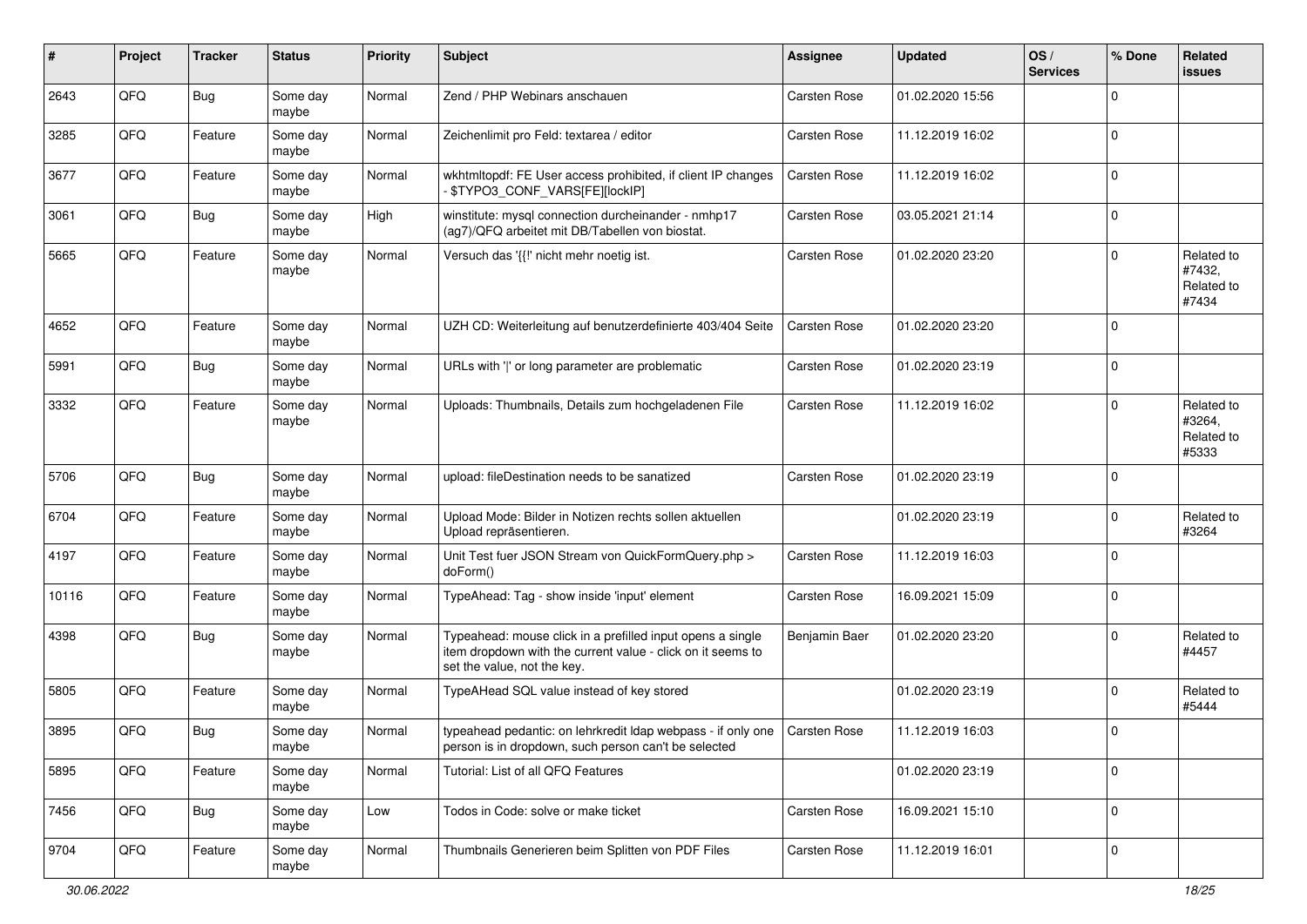| ∦     | Project | <b>Tracker</b> | <b>Status</b>     | <b>Priority</b> | <b>Subject</b>                                                                                            | <b>Assignee</b> | <b>Updated</b>   | OS/<br><b>Services</b> | % Done      | <b>Related</b><br>issues                    |
|-------|---------|----------------|-------------------|-----------------|-----------------------------------------------------------------------------------------------------------|-----------------|------------------|------------------------|-------------|---------------------------------------------|
| 5452  | QFQ     | Feature        | Some day<br>maybe | Normal          | Thumbnails from PDF: bad quality                                                                          |                 | 01.02.2020 23:20 |                        | 0           |                                             |
| 7402  | QFQ     | Bug            | Some day<br>maybe | Normal          | thumbnail cache: outdated picture when permission denied<br>and permission resolved.                      |                 | 01.02.2020 23:20 |                        | 0           |                                             |
| 4757  | QFQ     | Feature        | Some day<br>maybe | Normal          | Test subrecord: download links ok? Links ok?                                                              | Carsten Rose    | 01.02.2020 23:20 |                        | $\mathbf 0$ |                                             |
| 8056  | QFQ     | Feature        | Some day<br>maybe | Normal          | Termin Organisation (Reservation)                                                                         |                 | 01.02.2020 23:19 |                        | $\mathbf 0$ | Related to<br>#8658                         |
| 4816  | QFQ     | Feature        | Some day<br>maybe | Normal          | Templates for QFQ Reports (Tables, Radios, )                                                              |                 | 01.02.2020 23:20 |                        | $\mathbf 0$ |                                             |
| 4549  | QFQ     | <b>Bug</b>     | Some day<br>maybe | Normal          | TemplateGroups: FE.type SELECT loose selected value<br>after save                                         | Carsten Rose    | 01.02.2020 23:20 |                        | 0           | Related to<br>#4548.<br>Related to<br>#4771 |
| 3588  | QFQ     | Bug            | Some day<br>maybe | Normal          | templateGroup: versteckte Elemente werden weiterhin<br>gespeichert.                                       | Carsten Rose    | 11.12.2019 16:02 |                        | 0           |                                             |
| 3385  | QFQ     | Feature        | Some day<br>maybe | Normal          | templateGroup: insert/update/delete non primary records                                                   | Carsten Rose    | 11.12.2019 16:02 |                        | $\mathbf 0$ |                                             |
| 3882  | QFQ     | <b>Bug</b>     | Some day<br>maybe | Normal          | templateGroup: disable 'add' if limit is reached - funktioniert<br>nicht wenn bereits records existierten | Carsten Rose    | 11.12.2019 16:03 |                        | $\mathbf 0$ |                                             |
| 4445  | QFQ     | Feature        | Some day<br>maybe | Normal          | template group: Option to simulate fieldset                                                               |                 | 28.06.2021 14:11 |                        | $\mathbf 0$ |                                             |
| 6970  | QFQ     | Feature        | Some day<br>maybe | Normal          | tablesorter: default fuer 'sortReset' aendern von 'Ctrl' zu 'Alt'                                         | Benjamin Baer   | 01.02.2020 23:21 |                        | $\mathbf 0$ |                                             |
| 9130  | QFQ     | Feature        | Some day<br>maybe | Normal          | tablesorter: Automatic Row numbering / Zeilenummer                                                        | Benjamin Baer   | 01.02.2020 23:22 |                        | 0           |                                             |
| 10745 | QFQ     | Feature        | Some day<br>maybe | Normal          | <b>Tablesorter Excel Export</b>                                                                           | Carsten Rose    | 16.09.2021 15:09 |                        | $\mathbf 0$ |                                             |
| 4258  | QFQ     | Feature        | Some day<br>maybe | High            | <b>System Defaults: Forms</b>                                                                             | Carsten Rose    | 03.05.2021 21:14 |                        | $\mathbf 0$ |                                             |
| 3402  | QFQ     | Feature        | Some day<br>maybe | Normal          | Syntax Highlighting via CodeMirror                                                                        | Carsten Rose    | 11.12.2019 16:02 |                        | 100         | Related to<br>#3207                         |
| 7281  | QFQ     | <b>Bug</b>     | Some day<br>maybe | Normal          | Subrecords: on large screen separator line too short                                                      |                 | 01.02.2020 23:19 |                        | 0           |                                             |
| 4026  | QFO     | Feature        | Some day<br>maybe | Normal          | sqlLog.sql: log number of FE.id                                                                           | Carsten Rose    | 11.12.2019 16:03 |                        | $\mathbf 0$ | Related to<br>#5458                         |
| 3941  | QFO     | Feature        | Some day<br>maybe | Normal          | sqlAfter: es sollten mehrere moeglich sein                                                                | Carsten Rose    | 11.12.2019 16:03 |                        | $\mathbf 0$ | Related to<br>#3942                         |
| 4442  | QFQ     | Feature        | Some day<br>maybe | Normal          | Special Column Name: _link - new symbol G (Glyph) to<br>choose any available symbol                       |                 | 11.12.2019 16:02 |                        | 0           |                                             |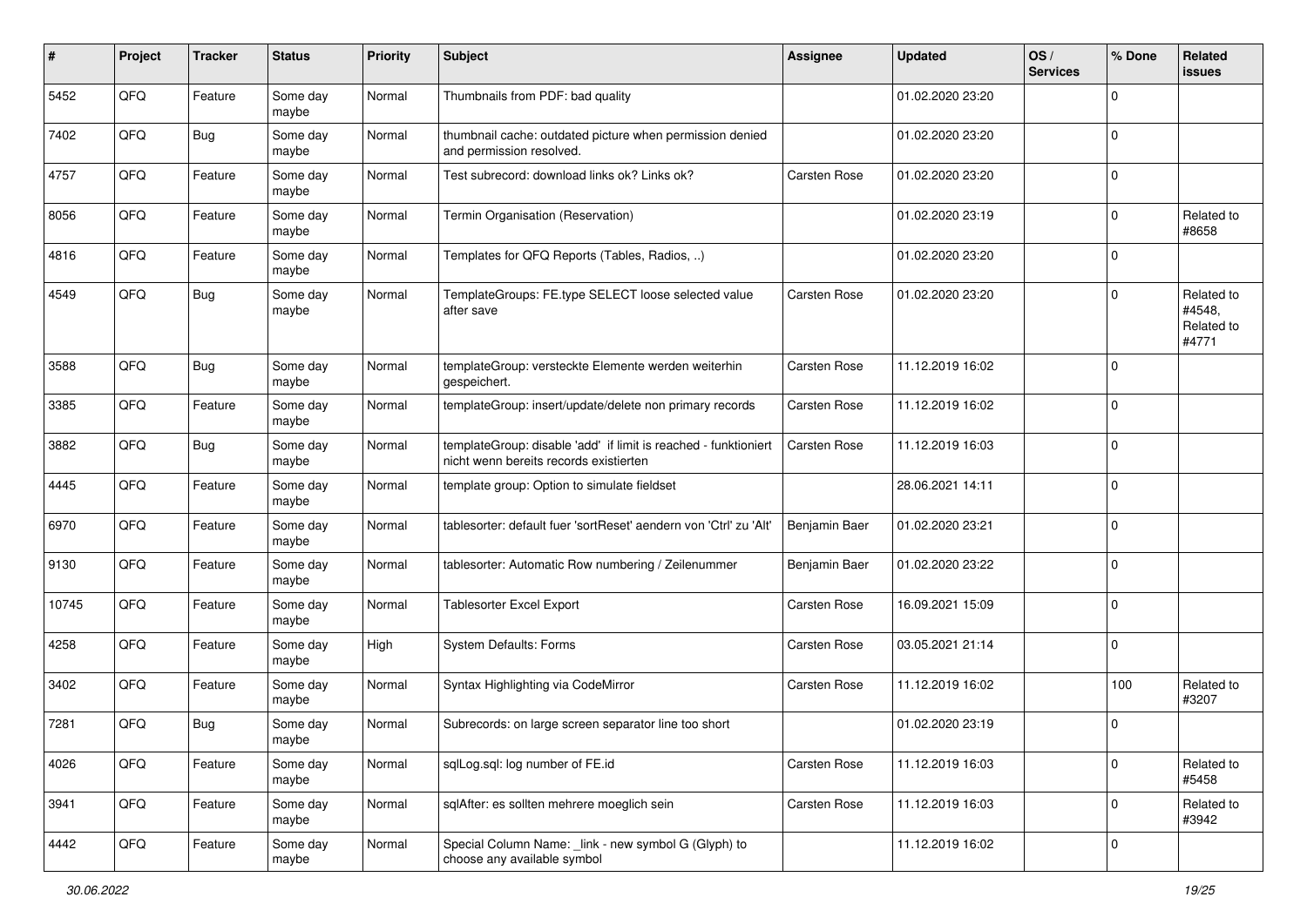| #     | Project | <b>Tracker</b> | <b>Status</b>     | <b>Priority</b> | <b>Subject</b>                                                                                  | <b>Assignee</b> | <b>Updated</b>   | OS/<br><b>Services</b> | % Done      | Related<br>issues                                                     |
|-------|---------|----------------|-------------------|-----------------|-------------------------------------------------------------------------------------------------|-----------------|------------------|------------------------|-------------|-----------------------------------------------------------------------|
| 7107  | QFQ     | Feature        | Some day<br>maybe | Normal          | Showcase Registration Tool: Anmeldung / Administration :<br>Liste Anmeldungen / Emaileinaldung  | Carsten Rose    | 11.12.2019 16:01 |                        | $\mathbf 0$ |                                                                       |
| 3537  | QFQ     | Feature        | Some day<br>maybe | Low             | SHOW COLUMNS FROM tableName - Extend '{{!'<br>definition                                        | Carsten Rose    | 11.12.2019 16:02 |                        | $\mathbf 0$ |                                                                       |
| 4551  | QFQ     | Feature        | Some day<br>maybe | Normal          | Set 'pills' via dynamicUpdate to show/hide/disabled                                             |                 | 01.02.2020 23:20 |                        | $\Omega$    | Related to<br>#3752                                                   |
| 4956  | QFQ     | Feature        | Some day<br>maybe | Normal          | Sendmail: Benutzerdefinierte Headers                                                            | Carsten Rose    | 11.12.2019 16:02 |                        | $\Omega$    |                                                                       |
| 880   | QFQ     | Feature        | Some day<br>maybe | Urgent          | Security: PHP, SQL Injection, XSS                                                               |                 | 03.05.2021 21:14 |                        | $\Omega$    | Related to<br>#14320                                                  |
| 5428  | QFQ     | Feature        | Some day<br>maybe | Normal          | secure thumbnail: late render on access.                                                        | Carsten Rose    | 01.02.2020 23:20 |                        | $\Omega$    |                                                                       |
| 7921  | QFQ     | Feature        | Some day<br>maybe | Normal          | Rest API Export: URL kuerzer machen                                                             |                 | 01.02.2020 23:19 |                        | $\mathbf 0$ |                                                                       |
| 4454  | QFQ     | Bug            | Some day<br>maybe | Normal          | Required Elements: multiple elements in a row - whole row<br>marked if only one input is empty. | Benjamin Baer   | 01.02.2020 23:20 |                        | $\mathbf 0$ |                                                                       |
| 5129  | QFQ     | Feature        | Some day<br>maybe | Normal          | Reports: SQL fuer x Achse und y Achse                                                           |                 | 11.12.2019 16:02 |                        | $\mathbf 0$ |                                                                       |
| 4435  | QFQ     | Feature        | Some day<br>maybe | Normal          | Report: striptags - specify allowed tags                                                        |                 | 01.02.2020 23:20 |                        | $\Omega$    |                                                                       |
| 3991  | QFQ     | Feature        | Some day<br>maybe | Normal          | report: Columnname '_skipWrap' skips 'fbeg', 'fend'                                             | Carsten Rose    | 11.12.2019 16:03 |                        | $\Omega$    |                                                                       |
| 3967  | QFQ     | Feature        | Some day<br>maybe | High            | Report: Checkbox, Radio, Dropdown, Input welches ohne<br>Submit funktioniert - 'Inline-Form'    | Carsten Rose    | 03.05.2021 21:14 |                        | $\Omega$    |                                                                       |
| 11323 | QFQ     | Feature        | Some day<br>maybe | Normal          | Report Frontend Editor Modal + Codemirror                                                       | Carsten Rose    | 16.09.2021 15:10 |                        | $\Omega$    | Related to<br>#11036                                                  |
| 4640  | QFQ     | Feature        | Some day<br>maybe | Normal          | Rename System Forms                                                                             |                 | 01.02.2020 23:20 |                        | $\mathbf 0$ |                                                                       |
| 12611 | QFQ     | Feature        | Some day<br>maybe | Normal          | Refactoring: Bootstrap with Lazy Loading                                                        | Carsten Rose    | 08.06.2022 10:37 |                        | $\Omega$    | Related to<br>#12490,<br>Related to<br>#10013,<br>Related to<br>#7732 |
| 3109  | QFO     | <b>Bug</b>     | Some day<br>maybe | High            | RealUrl: Links werden nicht korrekt gerendert                                                   | Carsten Rose    | 03.05.2021 21:14 |                        | 0           |                                                                       |
| 1623  | QFG     | Feature        | Some day<br>maybe | Normal          | RealURL                                                                                         |                 | 11.12.2019 16:03 |                        | $30\,$      |                                                                       |
| 9020  | QFG     | <b>Bug</b>     | Some day<br>maybe | Normal          | radio mit buttonClass und dynamicUpdate lassen sich nicht<br>kombinieren                        |                 | 11.12.2019 16:01 |                        | 0           |                                                                       |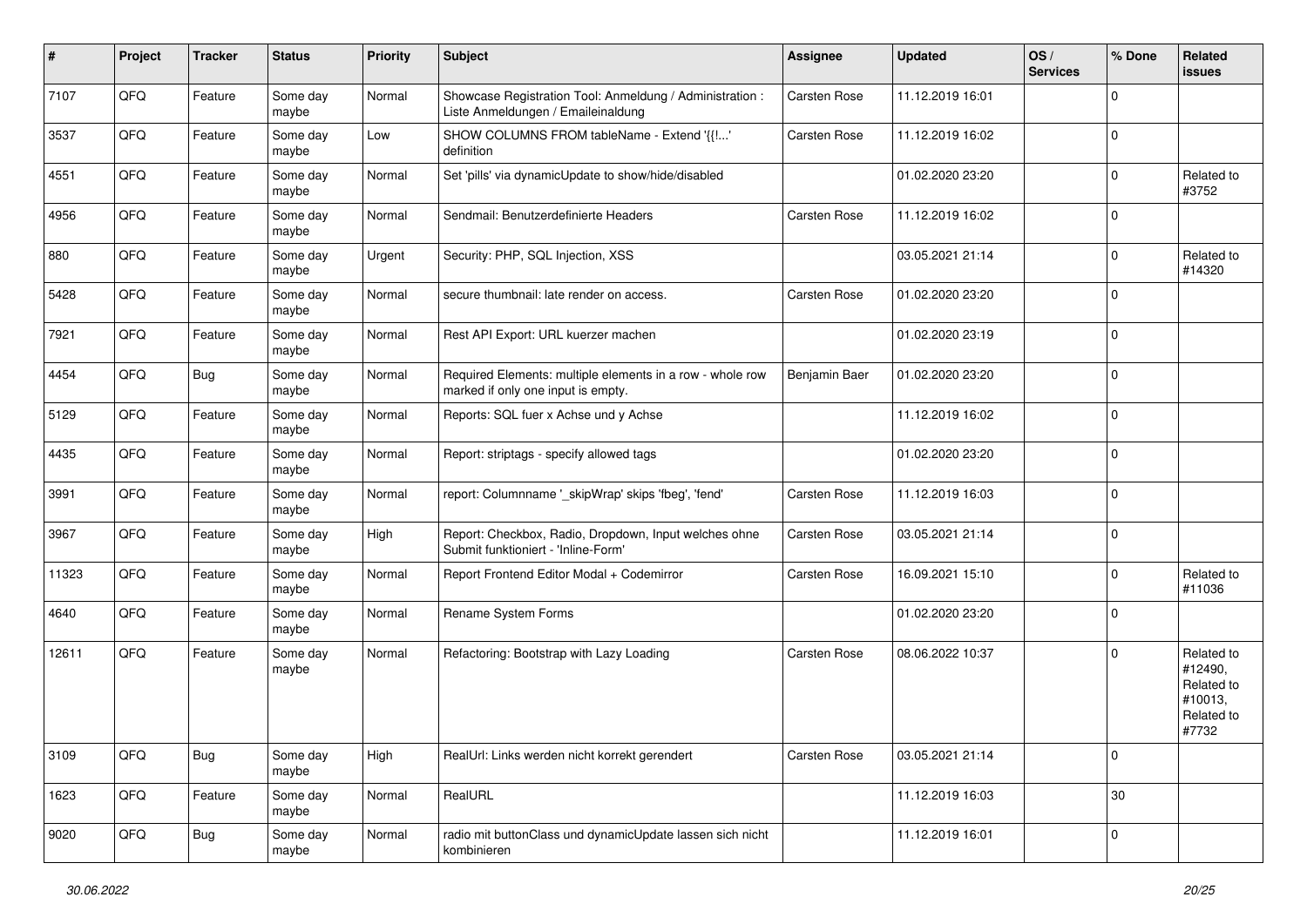| #    | Project | <b>Tracker</b> | <b>Status</b>     | <b>Priority</b> | <b>Subject</b>                                                                                               | <b>Assignee</b> | <b>Updated</b>   | OS/<br><b>Services</b> | % Done      | Related<br>issues                              |
|------|---------|----------------|-------------------|-----------------|--------------------------------------------------------------------------------------------------------------|-----------------|------------------|------------------------|-------------|------------------------------------------------|
| 5851 | QFQ     | Feature        | Some day<br>maybe | Normal          | Queue System implementieren: MQTT, RabbitMQ                                                                  |                 | 01.02.2020 23:20 |                        | $\mathbf 0$ | Related to<br>#5715                            |
| 4771 | QFQ     | Bug            | Some day<br>maybe | Normal          | qfq: select-down-values empty after save (edit-form for<br>program administrators)                           | Carsten Rose    | 01.02.2020 23:20 |                        | $\mathbf 0$ | Related to<br>#4549, Has<br>duplicate<br>#4282 |
| 8586 | QFQ     | Feature        | Some day<br>maybe | Normal          | QFQ: Enhance Error message for 'record not found'                                                            | Carsten Rose    | 16.09.2021 15:10 |                        | $\mathbf 0$ |                                                |
| 5480 | QFQ     | Feature        | Some day<br>maybe | Normal          | QFQ: Dokumentation mit Screenshots versehen                                                                  | Carsten Rose    | 01.02.2020 23:20 |                        | $\mathbf 0$ | Related to<br>#9879                            |
| 4839 | QFQ     | Feature        | Some day<br>maybe | Normal          | qfq-handle in <head> Abschnitt</head>                                                                        | Carsten Rose    | 11.12.2019 16:02 |                        | 0           |                                                |
| 7108 | QFQ     | Feature        | Some day<br>maybe | Normal          | QFQ Wrap Elements                                                                                            |                 | 11.12.2019 16:01 |                        | 0           |                                                |
| 3692 | QFQ     | Feature        | Some day<br>maybe | Normal          | QFQ Webseite                                                                                                 | Benjamin Baer   | 11.12.2019 16:02 |                        | $\mathbf 0$ | Related to<br>#5033                            |
| 5892 | QFQ     | Feature        | Some day<br>maybe | Normal          | QFQ should use T3 API to manipulate FE GROUP<br>membership                                                   |                 | 01.02.2020 23:20 |                        | $\mathbf 0$ |                                                |
| 1635 | QFQ     | Feature        | Some day<br>maybe | Normal          | QFQ Extension content record: weitere Optionen<br>einblenden.                                                | Carsten Rose    | 11.12.2019 16:03 |                        | $\mathbf 0$ |                                                |
| 9024 | QFQ     | <b>Bug</b>     | Some day<br>maybe | Normal          | QFQ Einarbeitung                                                                                             |                 | 01.02.2020 15:56 |                        | $\mathbf 0$ |                                                |
| 5389 | QFQ     | Feature        | Some day<br>maybe | Normal          | QFQ Design: Multline label / note                                                                            | Benjamin Baer   | 01.02.2020 23:19 |                        | $\mathbf 0$ |                                                |
| 5160 | QFQ     | Feature        | Some day<br>maybe | Normal          | QFQ collaborative / together.js, ShareJS, y-js, collaborative,                                               |                 | 11.12.2019 16:02 |                        | 0           |                                                |
| 1234 | QFQ     | Feature        | Some day<br>maybe | Normal          | QF: Record numbering: Im Grid soll in Spalte 1 optional die<br>laufende Nummer der Records angezeigt werden. |                 | 01.02.2020 23:20 |                        | $\mathbf 0$ |                                                |
| 955  | QFQ     | Feature        | Some day<br>maybe | Normal          | QF: Notizen vor/nach dem Form                                                                                |                 | 01.02.2020 23:20 |                        | $\mathbf 0$ |                                                |
| 1251 | QFQ     | Feature        | Some day<br>maybe | Normal          | QF: Combo                                                                                                    |                 | 11.12.2019 16:03 |                        | $\mathbf 0$ |                                                |
| 1253 | QFQ     | Feature        | Some day<br>maybe | Normal          | QF: Colorpicker                                                                                              |                 | 11.12.2019 16:03 |                        | $\mathbf 0$ |                                                |
| 3495 | QFO     | Feature        | Some day<br>maybe | Normal          | Predifined Parameter werden nicht in '+' (add new record)<br>SIP gerendert.                                  |                 | 11.12.2019 16:02 |                        | $\mathbf 0$ |                                                |
| 2063 | QFO     | <b>Bug</b>     | Some day<br>maybe | Normal          | Pills auf 'inaktiv' setzen falls keine Element auf dem Pill<br>sichtbar sind.                                | Benjamin Baer   | 11.12.2019 16:03 |                        | $\pmb{0}$   | Related to<br>#3752                            |
| 7336 | QFQ     | Feature        | Some day<br>maybe | Normal          | PDF Upload: disallow PDFs with specific Meta information                                                     | Carsten Rose    | 11.12.2019 16:01 |                        | $\pmb{0}$   |                                                |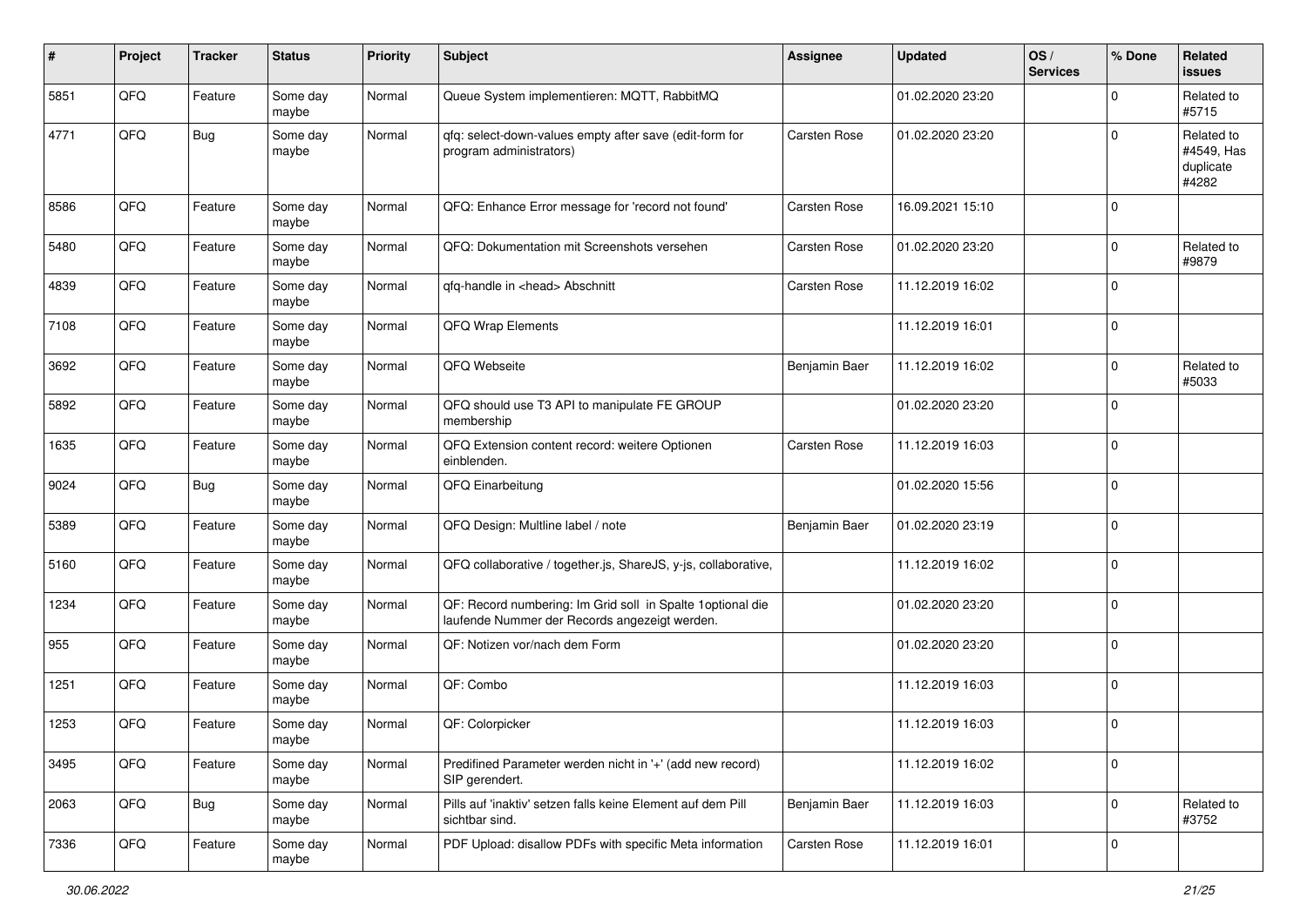| $\vert$ # | Project | <b>Tracker</b> | <b>Status</b>     | <b>Priority</b> | <b>Subject</b>                                                                                         | <b>Assignee</b> | <b>Updated</b>   | OS/<br><b>Services</b> | % Done       | <b>Related</b><br><b>issues</b>             |
|-----------|---------|----------------|-------------------|-----------------|--------------------------------------------------------------------------------------------------------|-----------------|------------------|------------------------|--------------|---------------------------------------------|
| 8101      | QFQ     | Feature        | Some day<br>maybe | Normal          | Password hash: support further hashing methods                                                         | Carsten Rose    | 16.09.2021 15:10 |                        | $\Omega$     |                                             |
| 3613      | QFQ     | <b>Bug</b>     | Some day<br>maybe | Normal          | note /note unchecked -> note div (col-md) wird weiterhin<br>gerendert                                  | Elias Villiger  | 01.02.2020 23:19 |                        | 100          |                                             |
| 4546      | QFQ     | <b>Bug</b>     | Some day<br>maybe | Normal          | NH: SIP storage is destroyed                                                                           |                 | 01.02.2020 23:20 |                        | $\mathbf 0$  |                                             |
| 7229      | QFQ     | Feature        | Some day<br>maybe | Normal          | New FormElement.type: Button                                                                           |                 | 01.02.2021 12:32 |                        | $\mathbf 0$  |                                             |
| 4446      | QFQ     | Feature        | Some day<br>maybe | Normal          | New FE get same feldContainerId as last modifed FE                                                     |                 | 01.02.2020 23:20 |                        | $\mathbf 0$  |                                             |
| 6084      | QFQ     | Feature        | Some day<br>maybe | Normal          | New escape type: 'D' - convert date                                                                    |                 | 01.02.2020 23:19 |                        | $\Omega$     |                                             |
| 9579      | QFQ     | Feature        | Some day<br>maybe | Normal          | Multiform with Process Row                                                                             | Carsten Rose    | 11.12.2019 16:01 |                        | $\Omega$     |                                             |
| 4365      | QFQ     | Feature        | Some day<br>maybe | Normal          | Multi Language: new way of config                                                                      | Carsten Rose    | 01.02.2020 23:20 |                        | $\Omega$     |                                             |
| 3646      | QFQ     | Feature        | Some day<br>maybe | Normal          | Moeglichkeit HTML Tags in Reports auszugeben (zu<br>enkodieren: htmlspecialchars)                      |                 | 11.12.2019 16:02 |                        | $\mathbf 0$  | Related to<br>#14320                        |
| 4626      | QFQ     | Feature        | Some day<br>maybe | Normal          | Mobile View: 'classBody=qfq-form-right' makes no sense                                                 |                 | 01.02.2020 23:20 |                        | $\mathbf{0}$ |                                             |
| 4027      | QFQ     | Feature        | Some day<br>maybe | Normal          | Missing: orange 'check' / 'bullet'                                                                     |                 | 11.12.2019 16:03 |                        | $\Omega$     |                                             |
| 7104      | QFQ     | Feature        | Some day<br>maybe | Normal          | Manual: hint about escaping if '\r' appears in mail body                                               |                 | 11.12.2019 16:01 |                        | $\mathbf 0$  |                                             |
| 4440      | QFQ     | Feature        | Some dav<br>maybe | Normal          | Manual.rst: explain how to. expand PHP Session to 4h                                                   |                 | 11.12.2019 16:02 |                        | $\Omega$     |                                             |
| 2084      | QFQ     | Feature        | Some day<br>maybe | Normal          | Mailto mit encryption: Subrecord                                                                       | Carsten Rose    | 11.12.2019 16:03 |                        | $\Omega$     | Related to<br>#2082                         |
| 5455      | QFQ     | Feature        | Some day<br>maybe | Normal          | Mail Redirects grld abhaengig                                                                          |                 | 01.02.2020 23:20 |                        | $\Omega$     |                                             |
| 4974      | QFQ     | Feature        | Some dav<br>maybe | Normal          | Long polling - inform all listening clients of changes                                                 |                 | 11.12.2019 16:02 |                        | $\mathbf{0}$ |                                             |
| 5852      | QFQ     | Feature        | Some day<br>maybe | Normal          | Logging: mail.log / sql.log - im FE anzeigen und via AJAX<br>aktualisieren                             | Carsten Rose    | 01.02.2020 23:19 |                        | $\mathbf 0$  | Related to<br>#5885                         |
| 4439      | QFQ     | Feature        | Some day<br>maybe | Normal          | Log: report all actions fired by an FE Element, incl. the<br>original directive (slaveld, sglInsert, ) |                 | 01.02.2020 23:20 |                        | $\Omega$     | Related to<br>#4432.<br>Related to<br>#5458 |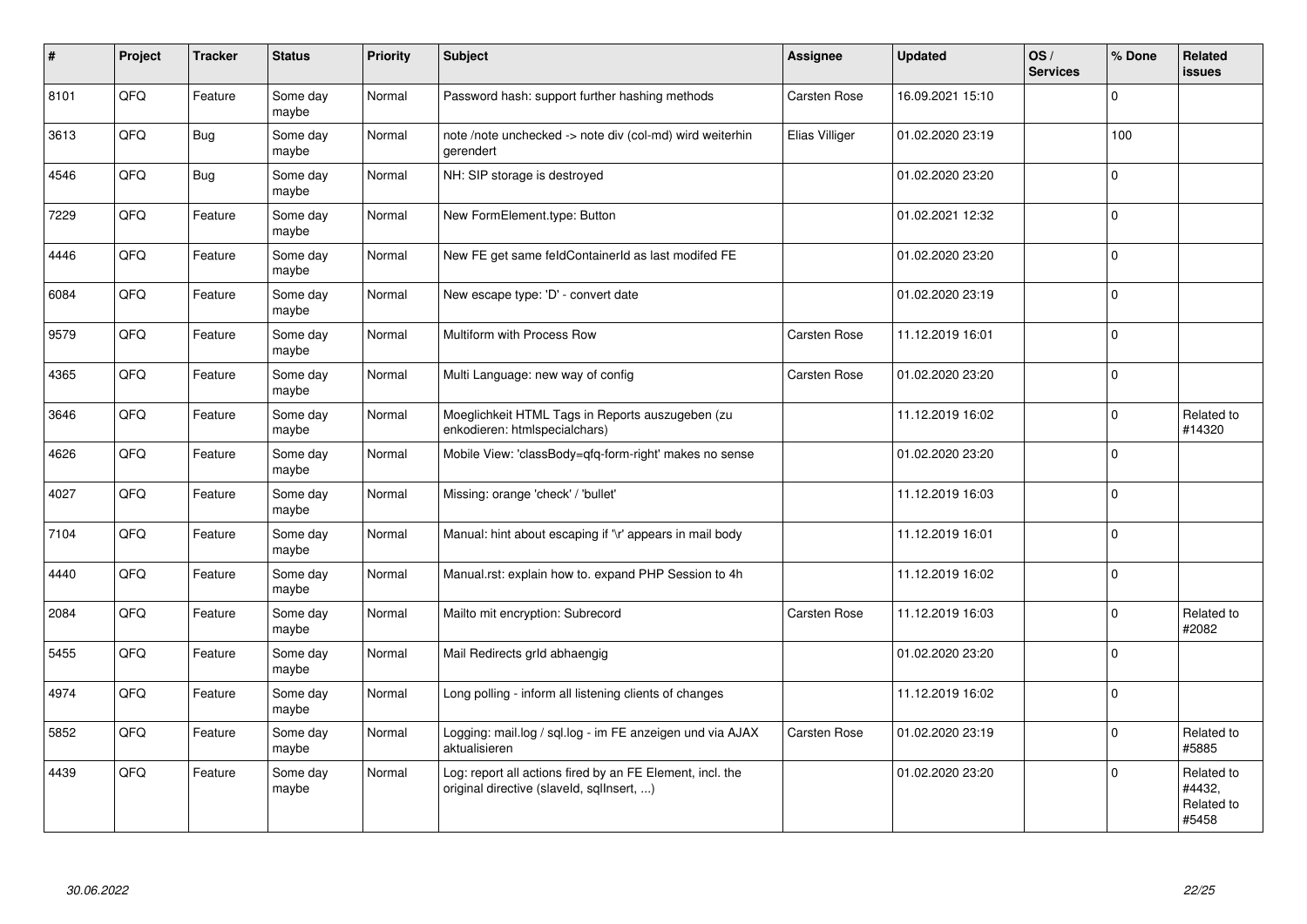| #     | Project | <b>Tracker</b> | <b>Status</b>     | <b>Priority</b> | <b>Subject</b>                                                                             | <b>Assignee</b> | <b>Updated</b>   | OS/<br><b>Services</b> | % Done       | Related<br><b>issues</b>                                               |
|-------|---------|----------------|-------------------|-----------------|--------------------------------------------------------------------------------------------|-----------------|------------------|------------------------|--------------|------------------------------------------------------------------------|
| 4433  | QFQ     | Feature        | Some day<br>maybe | Normal          | Log when SIP will be destroyed by QFQ for any (security)<br>reason                         |                 | 01.02.2020 23:20 |                        | $\Omega$     | Related to<br>#4432,<br>Related to<br>#5458                            |
| 3617  | QFQ     | Feature        | Some day<br>maybe | Normal          | Load javascripts at bottom                                                                 |                 | 11.12.2019 16:02 |                        | $\mathbf{0}$ |                                                                        |
| 3457  | QFQ     | Feature        | Some day<br>maybe | Normal          | LDAP: concat multi values to one single entry                                              | Carsten Rose    | 11.12.2019 16:02 |                        | $\mathbf 0$  |                                                                        |
| 1946  | QFQ     | Feature        | Some day<br>maybe | Normal          | Kontrolle ob der ReadOnly Modus bei den<br>Formularelementen korrekt implementiert ist     | Carsten Rose    | 11.12.2019 16:03 |                        | $\mathbf{0}$ |                                                                        |
| 1510  | QFQ     | Feature        | Some day<br>maybe | Normal          | jquery von google laden, falls das nicht geht lokal                                        |                 | 11.12.2019 16:03 |                        | $\pmb{0}$    |                                                                        |
| 7732  | QFQ     | Feature        | Some day<br>maybe | Normal          | Javascript: Lazy Loading der add on libs                                                   | Benjamin Baer   | 08.06.2022 10:38 |                        | $\Omega$     | Related to<br>#12611,<br>Related to<br>#12490,<br>Related to<br>#10013 |
| 4259  | QFQ     | Feature        | Some day<br>maybe | Normal          | Instant trigger a cron job                                                                 | Carsten Rose    | 11.12.2019 16:03 |                        | $\mathbf{0}$ |                                                                        |
| 11036 | QFQ     | Feature        | Some day<br>maybe | Normal          | inline report editor permissions                                                           | Carsten Rose    | 16.09.2021 15:09 |                        | $\mathbf 0$  | Related to<br>#11323                                                   |
| 2950  | QFQ     | Feature        | Some day<br>maybe | Normal          | Inhalt QFQ Records als File                                                                |                 | 11.12.2019 16:03 |                        | $\mathbf 0$  |                                                                        |
| 4659  | QFQ     | <b>Bug</b>     | Some day<br>maybe | Normal          | infoButtonExtra                                                                            | Carsten Rose    | 01.02.2020 23:20 |                        | $\mathbf 0$  |                                                                        |
| 7453  | QFQ     | Feature        | Some day<br>maybe | Normal          | import / export forms QFQ                                                                  | Carsten Rose    | 16.09.2021 15:10 |                        | $\mathbf{0}$ |                                                                        |
| 9126  | QFQ     | <b>Bug</b>     | Some day<br>maybe | Normal          | hidden Form elements are present in page source                                            |                 | 02.01.2021 18:41 |                        | $\Omega$     |                                                                        |
| 10095 | QFQ     | Feature        | Some day<br>maybe | Normal          | Generic Gitlab Integration into QFQ                                                        | Carsten Rose    | 16.09.2021 15:10 |                        | $\mathbf{0}$ |                                                                        |
| 6515  | QFQ     | Feature        | Some day<br>maybe | Normal          | Formular: Felder dynamisch ein/ausblenden                                                  |                 | 11.12.2019 16:02 |                        | $\mathbf{0}$ |                                                                        |
| 3570  | QFQ     | <b>Bug</b>     | Some day<br>maybe | High            | Formular mit prmitnew permitEdit=Always wird nicht<br>aufgerufen (ist leer)                | Carsten Rose    | 03.05.2021 21:14 |                        | $\mathbf 0$  |                                                                        |
| 4008  | QFQ     | <b>Bug</b>     | Some day<br>maybe | Normal          | FormElemen.type=sendmail: wrong 'TO' if 'real<br>name <rea@mail.to>' is used</rea@mail.to> | Carsten Rose    | 11.12.2019 16:03 |                        | $\mathbf{0}$ |                                                                        |
| 3350  | QFQ     | Feature        | Some day<br>maybe | Normal          | FormEditor: Hilfetext hinter 'checktype'                                                   | Carsten Rose    | 11.12.2019 16:02 |                        | $\mathbf 0$  |                                                                        |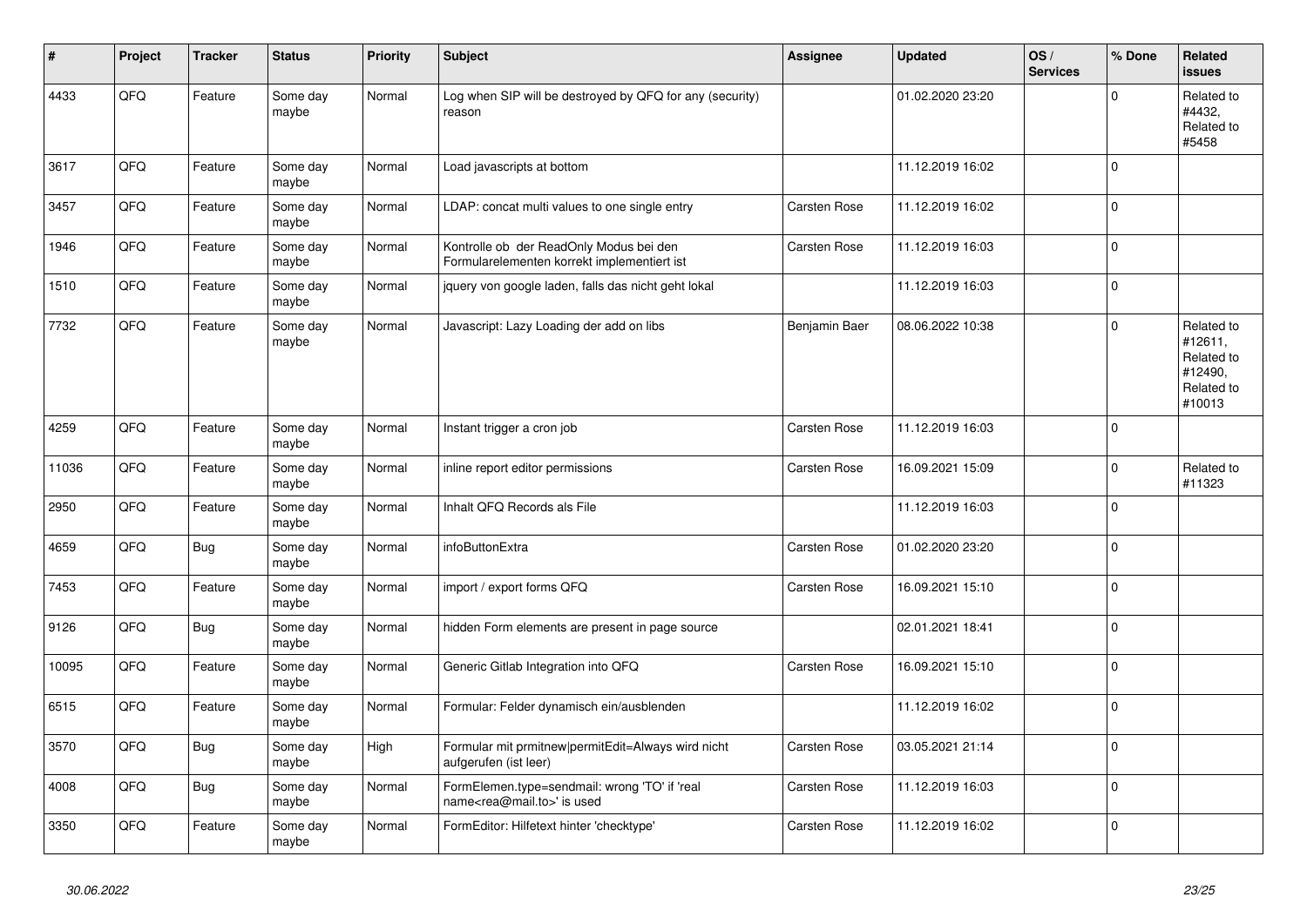| $\vert$ # | Project | <b>Tracker</b> | <b>Status</b>     | <b>Priority</b> | <b>Subject</b>                                                                                                                                           | <b>Assignee</b> | <b>Updated</b>   | OS/<br><b>Services</b> | % Done       | Related<br><b>issues</b>                                              |
|-----------|---------|----------------|-------------------|-----------------|----------------------------------------------------------------------------------------------------------------------------------------------------------|-----------------|------------------|------------------------|--------------|-----------------------------------------------------------------------|
| 3877      | QFQ     | Feature        | Some day<br>maybe | Normal          | FormEditor: die Felder die aktuell nicht gebraucht werden<br>nur auf readonly/disabled setzen (nicht ausblenden > das<br>irritiert.                      | Carsten Rose    | 11.12.2019 16:03 |                        | $\Omega$     |                                                                       |
| 7278      | QFQ     | Feature        | Some day<br>maybe | Normal          | Form: Wert vordefinieren der immer gesetzt wird                                                                                                          |                 | 02.05.2021 09:27 |                        | $\mathbf{0}$ |                                                                       |
| 4443      | QFQ     | Feature        | Some day<br>maybe | Normal          | Form: multiple secondary tables                                                                                                                          |                 | 01.02.2020 23:20 |                        | $\mathbf 0$  |                                                                       |
| 3708      | QFO     | Feature        | Some day<br>maybe | Normal          | Form: input - 'specialchars', 'none'  gewisse tags erlauben,<br>andere verbieten                                                                         | Carsten Rose    | 11.12.2019 16:02 |                        | $\pmb{0}$    | Related to<br>#14320                                                  |
| 5983      | QFQ     | Feature        | Some day<br>maybe | Normal          | Form Submit (save & update): normalize date/-time FE                                                                                                     | Carsten Rose    | 01.02.2020 23:19 |                        | $\mathbf{0}$ |                                                                       |
| 5557      | QFQ     | Bug            | Some day<br>maybe | Normal          | Form load: STORE_RECORD filled, but should be empty                                                                                                      | Carsten Rose    | 01.02.2020 23:19 |                        | $\mathbf{0}$ |                                                                       |
| 12315     | QFQ     | Feature        | Some day<br>maybe | Normal          | Form History (Diffs) / Backups                                                                                                                           | Carsten Rose    | 16.09.2021 15:10 |                        | $\pmb{0}$    |                                                                       |
| 11322     | QFQ     | Feature        | Some day<br>maybe | Normal          | Form Element JSON - (multiline parameter field)                                                                                                          | Carsten Rose    | 16.09.2021 15:10 |                        | $\pmb{0}$    |                                                                       |
| 3878      | QFQ     | Feature        | Some day<br>maybe | Normal          | Form 'FormElement': Spalte 'name' typeAhead mit<br>Spaltennamen der Primarytable.                                                                        |                 | 11.12.2019 16:03 |                        | $\pmb{0}$    |                                                                       |
| 3879      | QFQ     | Feature        | Some day<br>maybe | Normal          | Form 'FormElement': Beim Feld 'name' rechts in der Notiz<br>einen Link einblenden - a) aktuelle Definition anzeigen, b)<br>Spalte in der Tabelle anlegen |                 | 11.12.2019 16:03 |                        | $\mathbf 0$  |                                                                       |
| 3880      | QFQ     | Feature        | Some day<br>maybe | Normal          | Form 'Form': anlegen einer Tabelle                                                                                                                       |                 | 14.01.2021 10:12 |                        | $\mathbf{0}$ |                                                                       |
| 5923      | QFQ     | Feature        | Some day<br>maybe | Normal          | fillStoreSystemBySqlLate                                                                                                                                 |                 | 01.02.2020 23:19 |                        | $\pmb{0}$    |                                                                       |
| 4872      | QFQ     | Feature        | Some day<br>maybe | Normal          | Fields of Typo3 page available in STORE_TYPO3                                                                                                            | Carsten Rose    | 01.02.2020 23:19 |                        | $\pmb{0}$    |                                                                       |
| 4444      | QFQ     | Feature        | Some day<br>maybe | Normal          | FE.type=upload: detect mime type                                                                                                                         |                 | 11.12.2019 16:02 |                        | $\mathbf{0}$ | Related to<br>#4303                                                   |
| 5877      | QFQ     | Bug            | Some day<br>maybe | Normal          | FE.type=note:bsColumn strange behaviour                                                                                                                  |                 | 01.02.2020 23:19 |                        | $\mathbf 0$  |                                                                       |
| 5021      | QFQ     | <b>Bug</b>     | Some day<br>maybe | Normal          | FE.typ=extra - during save displays error 'datum2' already<br>filled in STORE SIP - the value is stored nevertheless                                     | Carsten Rose    | 01.02.2020 23:19 |                        | $\Omega$     | Related to<br>#3875                                                   |
| 10013     | QFQ     | Feature        | Some day<br>maybe | Normal          | FE.typ=editor: CodeMirror                                                                                                                                | Carsten Rose    | 08.06.2022 10:37 |                        | $\mathbf 0$  | Related to<br>#12611,<br>Related to<br>#12490,<br>Related to<br>#7732 |